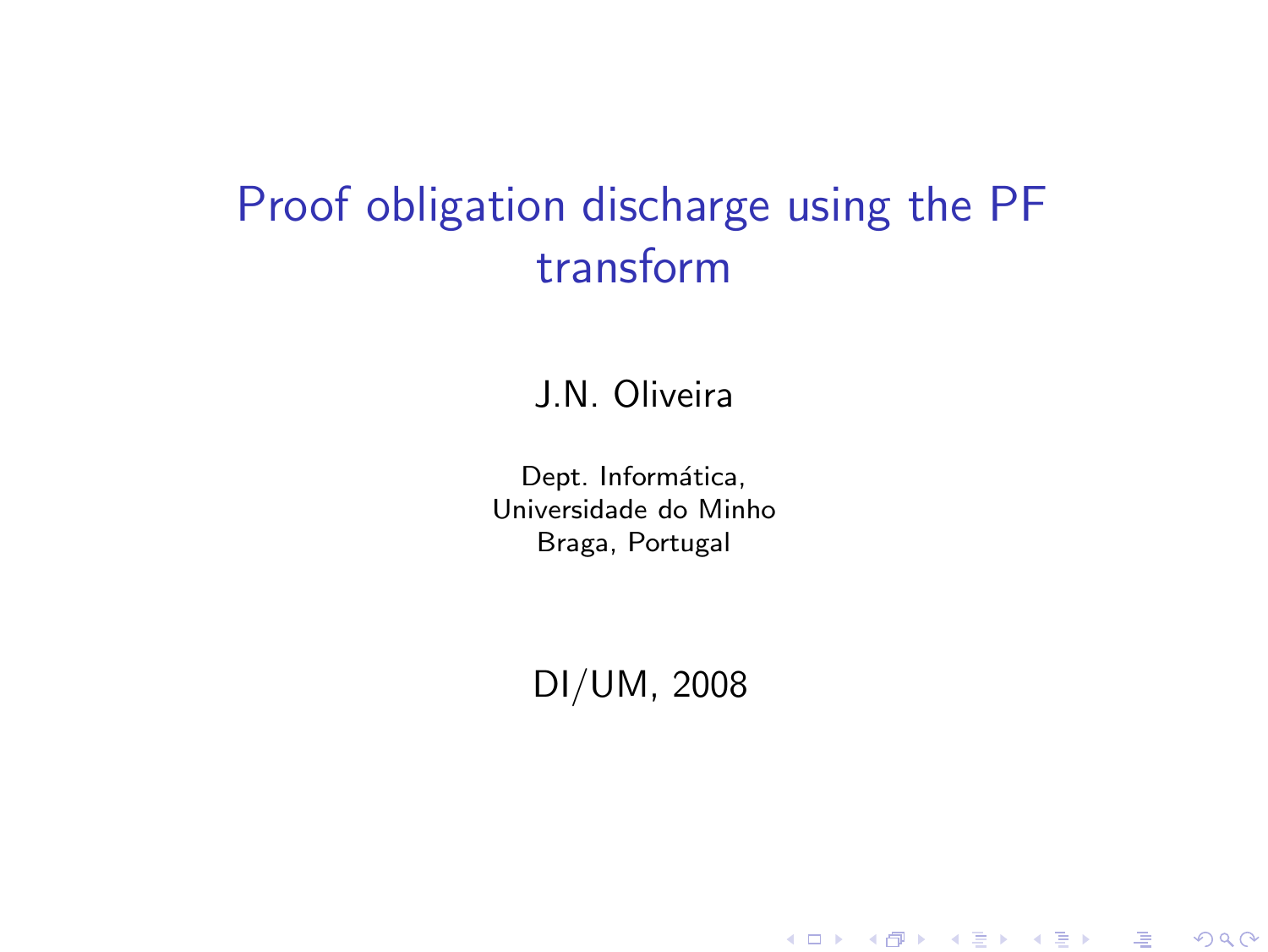

#### Learning outcomes:

- Discharging proof obligations via PF-transform. Pre/post conditions. Invariants.
- Extended static checking in the PF-style. PF-calculation of weakest pre-conditions for invariant maintenance.

K ロ ▶ K @ ▶ K 할 > K 할 > 1 할 > 1 이익어

• Three examples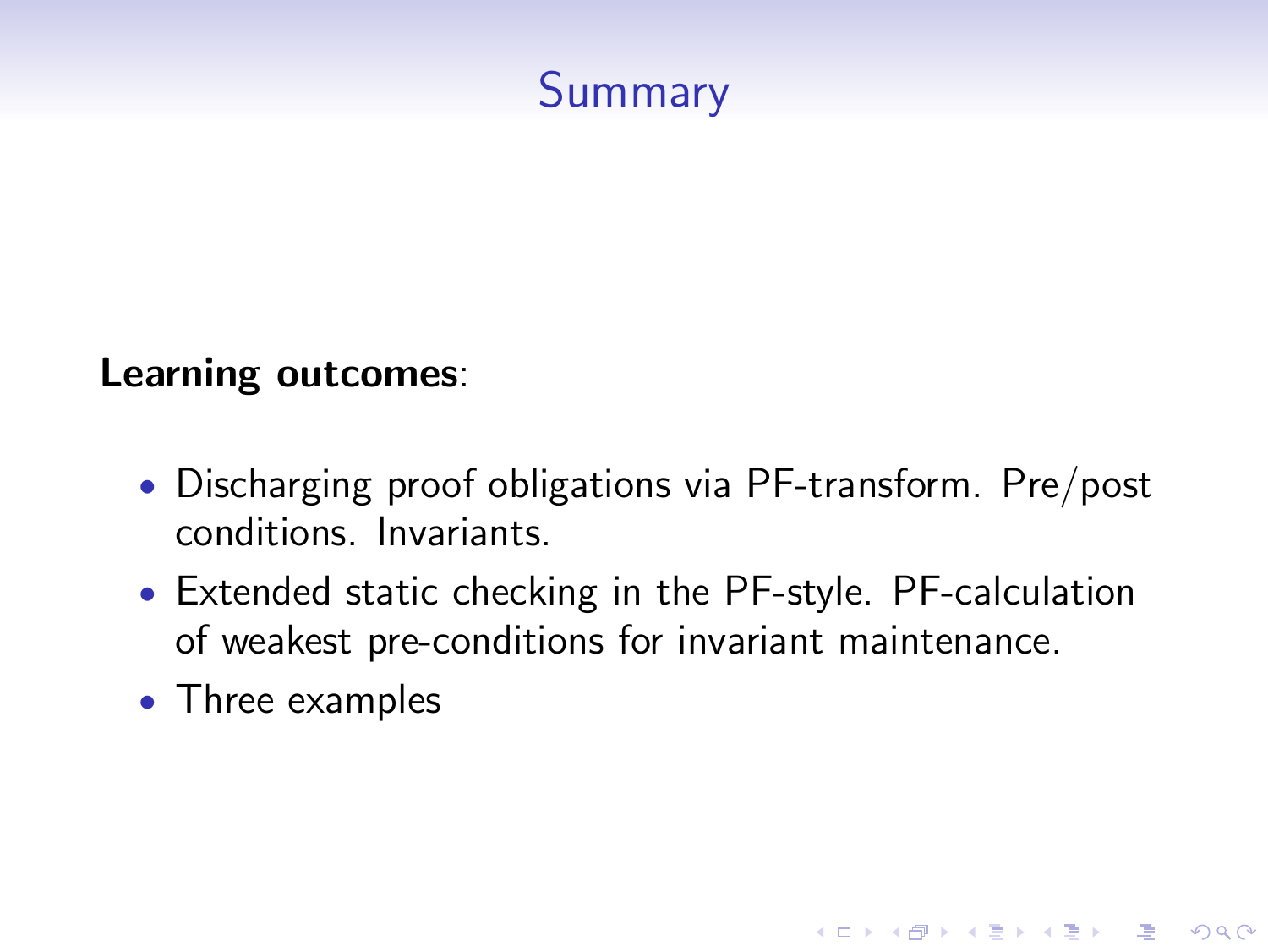## <span id="page-2-0"></span>Broad picture: a "all-in-one" strategy for PO discharge



**YO A REAR SHOP A BY A GAR**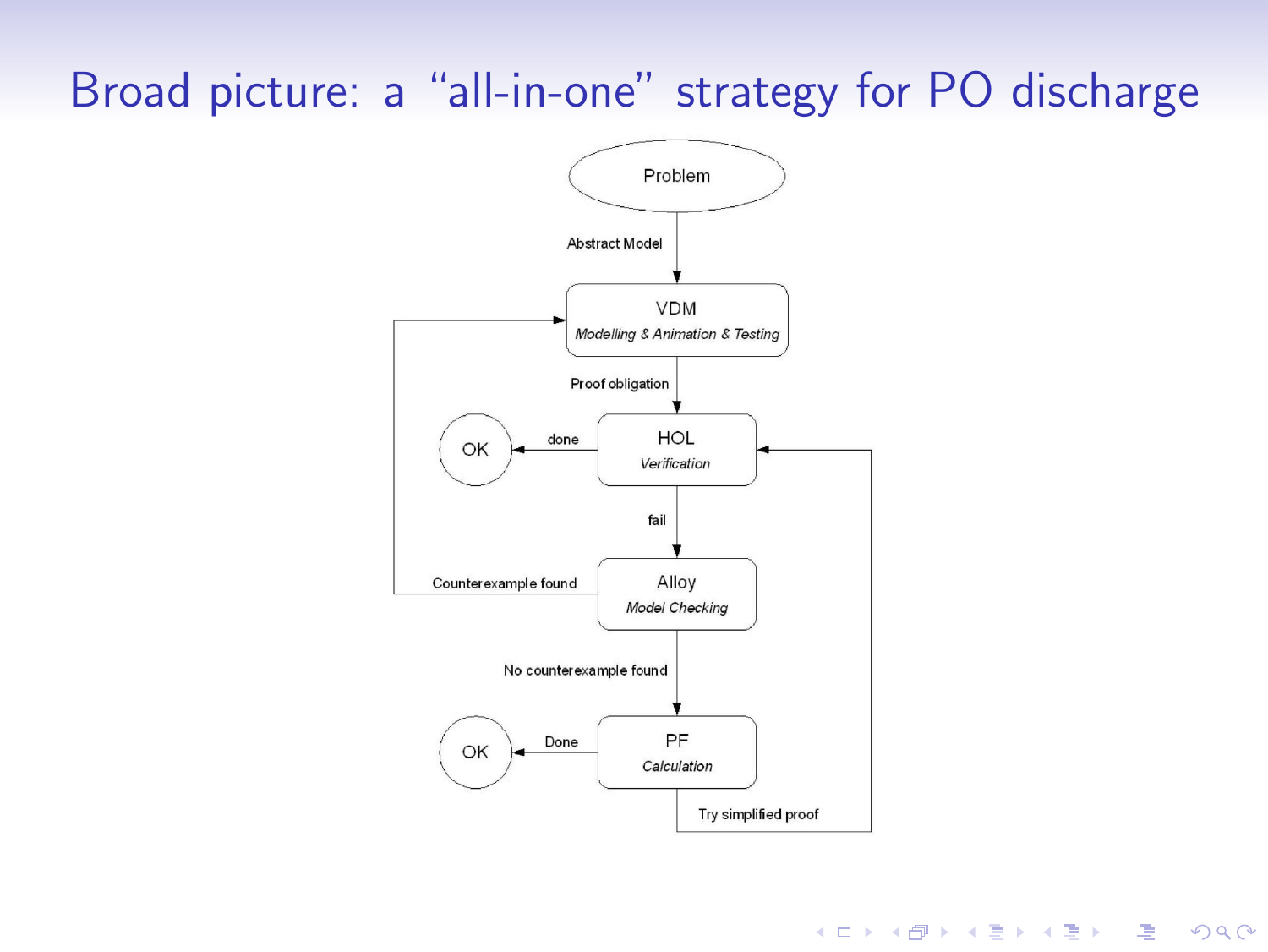#### Poof obligations in the PF-style

In general:

Input/output property preservation (functions) Proof obligation

$$
\langle \forall x : p x : q (f x) \rangle \tag{1}
$$

<span id="page-3-0"></span>**YO A REAR SHOP A BY A GAR** 

stating that function  $f$  ensures property  $q$  on its output every time property p holds on its **input** PF-transforms to

$$
f \cdot \Phi_p \subseteq \Phi_q \cdot f \quad cf. \ \text{diagram} \quad A \xleftarrow{ \Phi_p} A \qquad (2)
$$
\n
$$
B \xleftarrow{\Phi_p} B
$$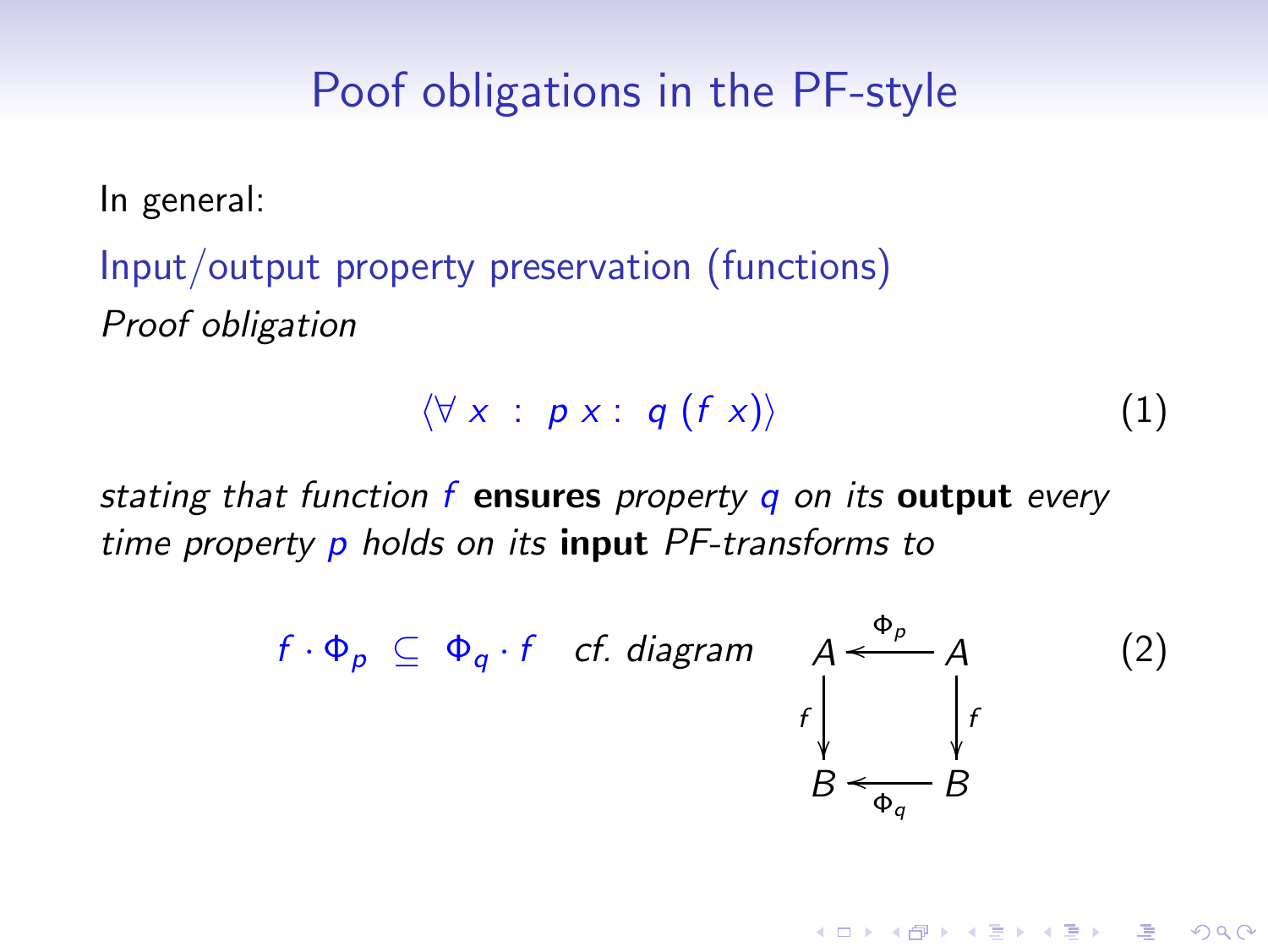#### Predicates as "types"

We will write "type declaration"

<span id="page-4-0"></span>
$$
\Phi_q \stackrel{f}{\longleftarrow} \Phi_p \tag{3}
$$

to mean [\(2\)](#page-3-0).

**Exercise 1:** Show that [\(2\)](#page-3-0) and

<span id="page-4-1"></span>
$$
f \cdot \Phi_p \subseteq \Phi_q \cdot \top \tag{4}
$$

are the same.

 $\Box$ 

 $\Box$ 

Exercise 2: Prove the equivalence

<span id="page-4-2"></span>
$$
\Phi_q \xleftarrow{id} \Phi_p \equiv q \Leftarrow p \tag{5}
$$

K ロ ▶ K @ ▶ K 할 > K 할 > 1 할 > 1 이익어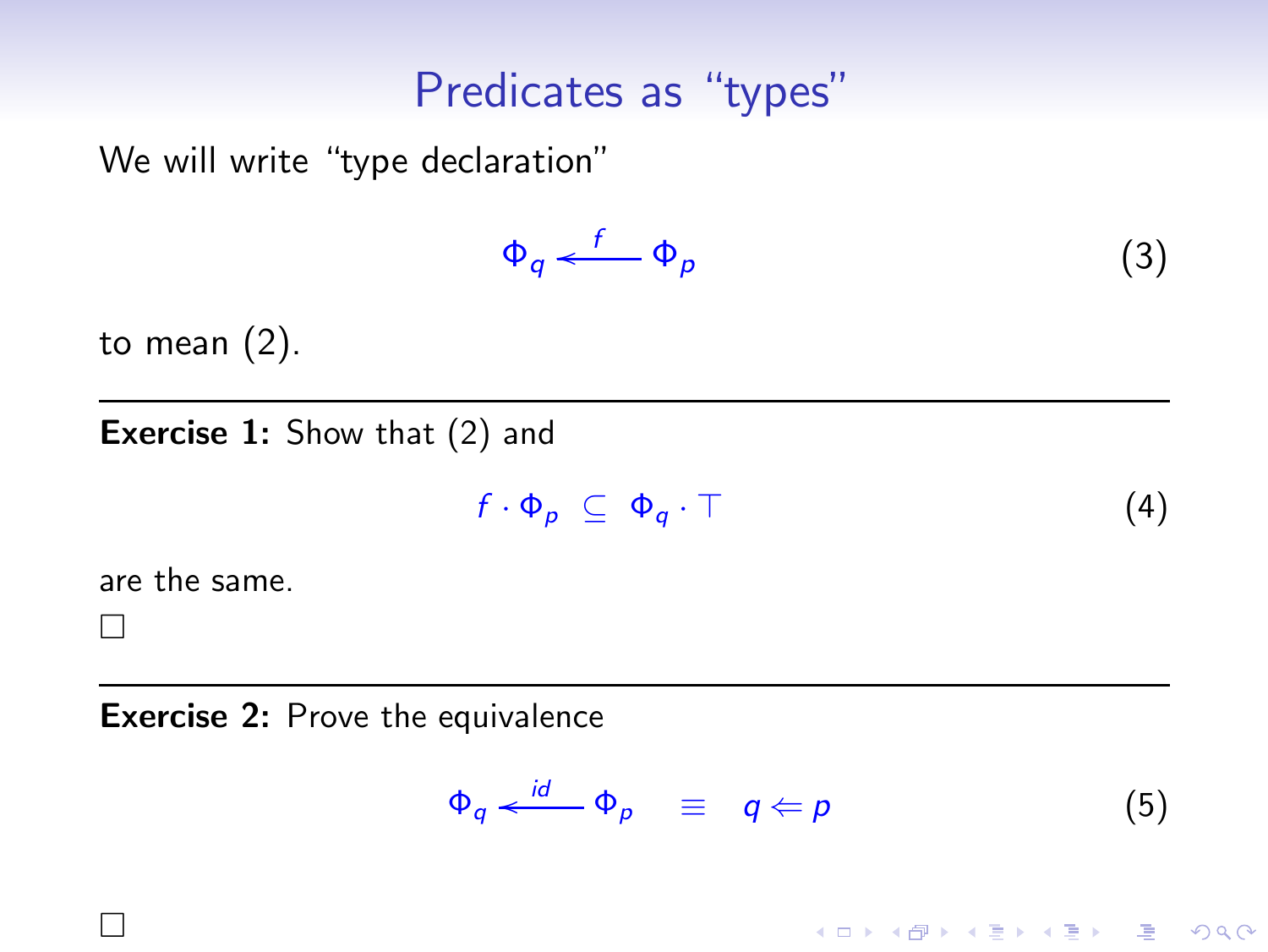#### <span id="page-5-2"></span><span id="page-5-0"></span>**Exercises**

**Exercise 3:** Infer from [\(3\)](#page-4-0) and properties [\(59\)](#page-44-0) to [\(61\)](#page-44-1) the following ESC (extended static checking) properties:

$$
\Phi_q \stackrel{f}{\longleftarrow} \Phi_{p_1} \cup \Phi_{p_2} \equiv \Phi_q \stackrel{f}{\longleftarrow} \Phi_{p_1} \wedge \Phi_q \stackrel{f}{\longleftarrow} \Phi_{p_2} \qquad (6)
$$
  

$$
\Phi_{q_1} \cdot \Phi_{q_2} \stackrel{f}{\longleftarrow} \Phi_{p} \equiv \Phi_{q_1} \stackrel{f}{\longleftarrow} \Phi_{p} \wedge \Phi_{q_2} \stackrel{f}{\longleftarrow} \Phi_{p} \qquad (7)
$$

**Exercise 4:** Using [\(4\)](#page-4-1) and the relational version of McCarthy's conditional combinator which follows,

$$
c \to f, g = f \cdot \Phi_c \cup g \cdot \Phi_{\neg c} \tag{8}
$$

<span id="page-5-1"></span>**YO A REAGE YOU ARE A REAGE YOU** 

infer the conditional ESC rule which follows:

 $\Box$ 

 $\Box$ 

$$
\Phi_q \stackrel{c \to f, g}{\longleftarrow} \Phi_p \equiv \Phi_q \stackrel{f}{\longleftarrow} \Phi_p \cdot \Phi_c \wedge \Phi_q \stackrel{g}{\longleftarrow} \Phi_p \cdot \Phi_{\neg c} \quad (9)
$$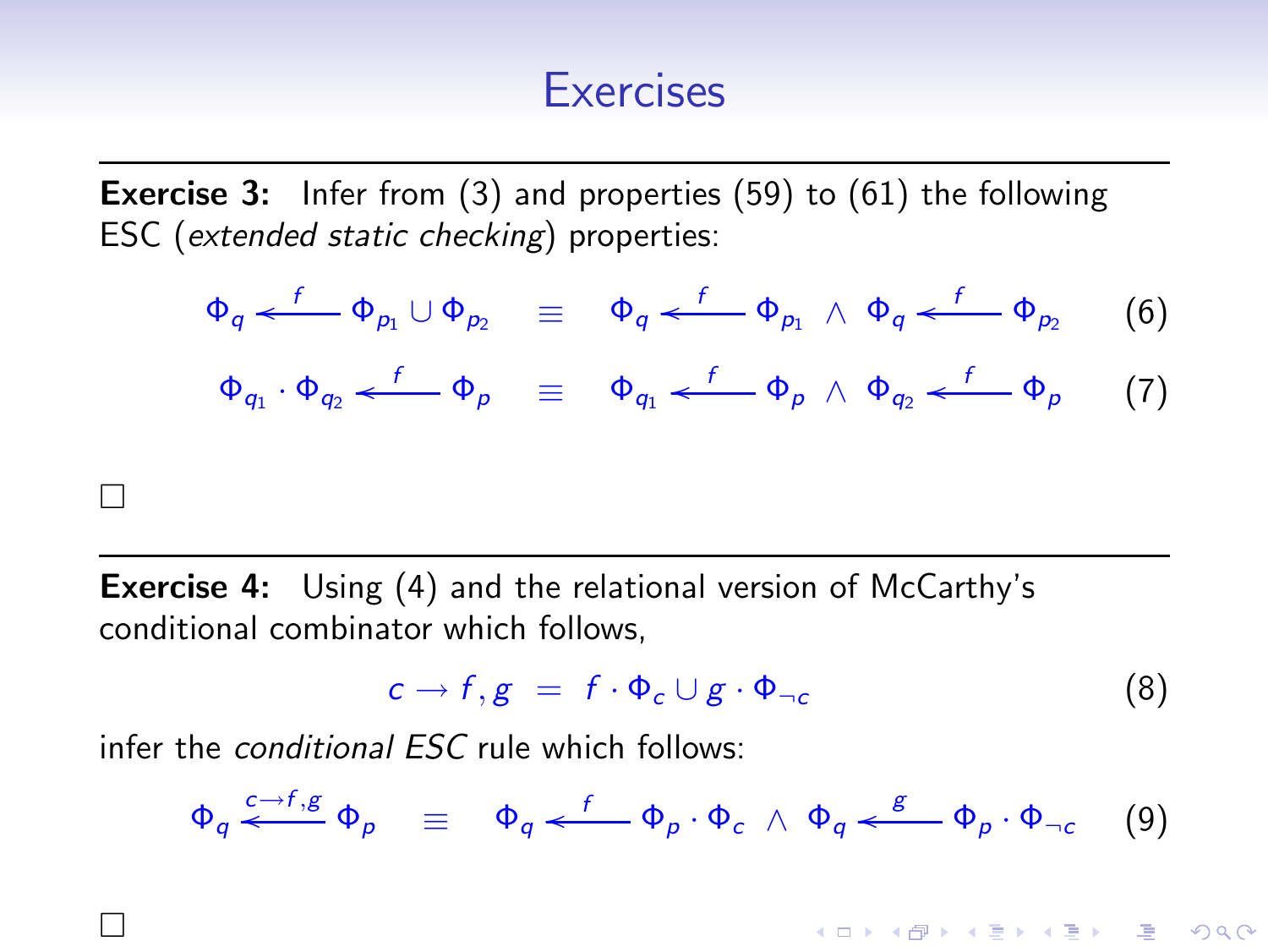### Relationship with Hoare Logic

Let us show that **Hoare triples** such as

<span id="page-6-0"></span>
$$
\{p\}P\{q\}\tag{10}
$$

are also instances of ESC proof obligations. First we spell out the meaning of [\(10\)](#page-6-0):

$$
\langle \forall s : p s : \langle \forall s' : s \xrightarrow{P} s' : q s' \rangle \rangle \tag{11}
$$

Then (recording the meaning of program P as relation  $\llbracket P \rrbracket$  on program states) we PF-transform [\(11\)](#page-6-1) into

<span id="page-6-2"></span><span id="page-6-1"></span>
$$
\Phi_p \subseteq \llbracket P \rrbracket \setminus (\Phi_q \cdot \top) \tag{12}
$$

thanks to the introduction of relational (left) **division**,

$$
b(R \setminus S) a \equiv \langle \forall c : c R b : c S a \rangle \tag{13}
$$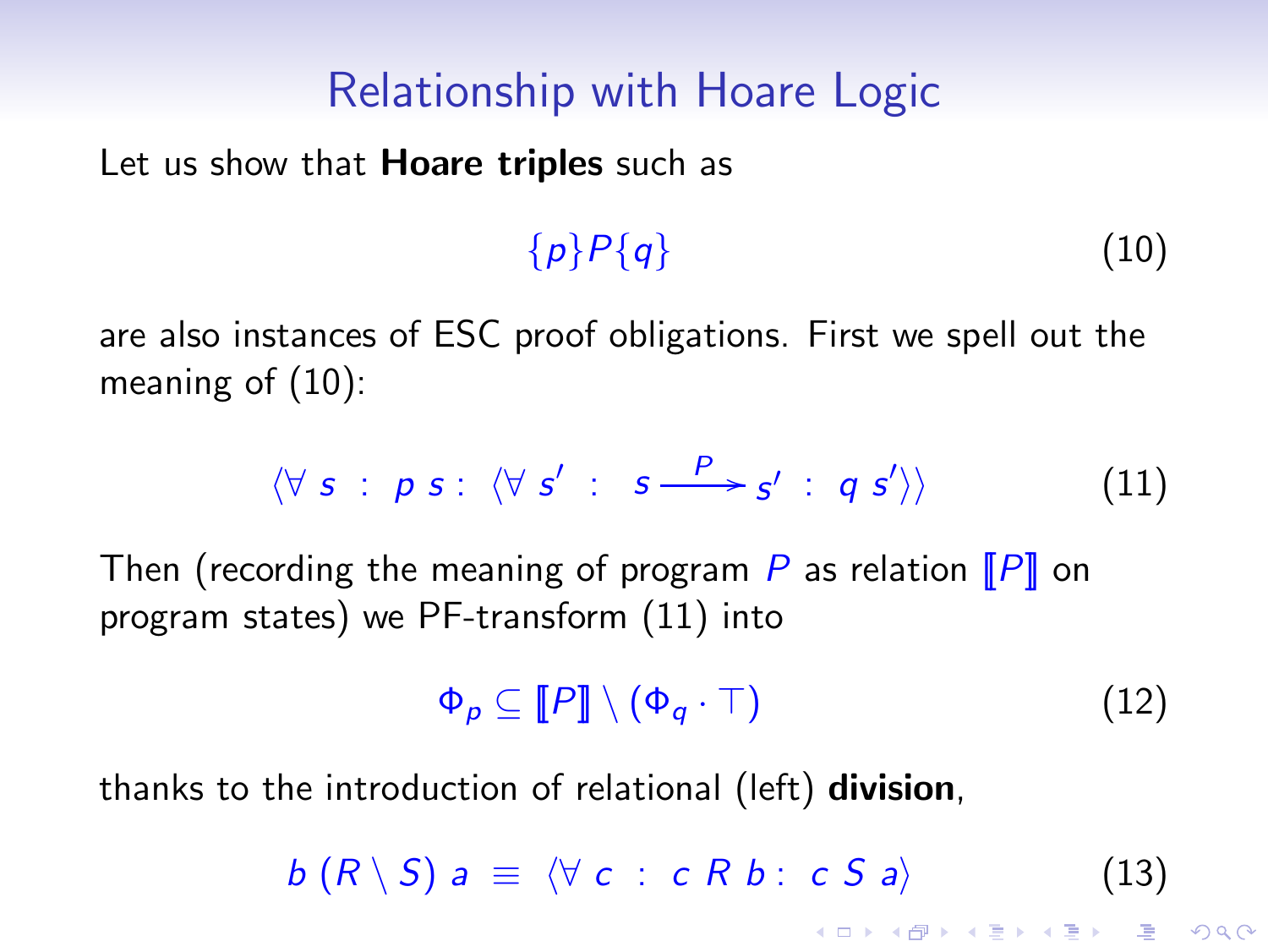#### Relationship with Hoare Logic

Thanks to "al-djabr" rule

$$
(R) \times S \equiv X \subseteq (R) \setminus S \qquad (14)
$$

we obtain

$$
\llbracket P \rrbracket \cdot \Phi_p \subseteq \Phi_q \cdot \top \tag{15}
$$

K ロ ▶ K @ ▶ K 할 > K 할 > 1 할 > 1 이익어

equivalent to

 $\llbracket P \rrbracket \cdot \Phi_{p} \subseteq \Phi_{q} \cdot \llbracket P \rrbracket$ 

which shares the same scheme as

 $f \cdot \Phi_{p} \subseteq \Phi_{q} \cdot f$ 

<span id="page-7-0"></span>earlier on.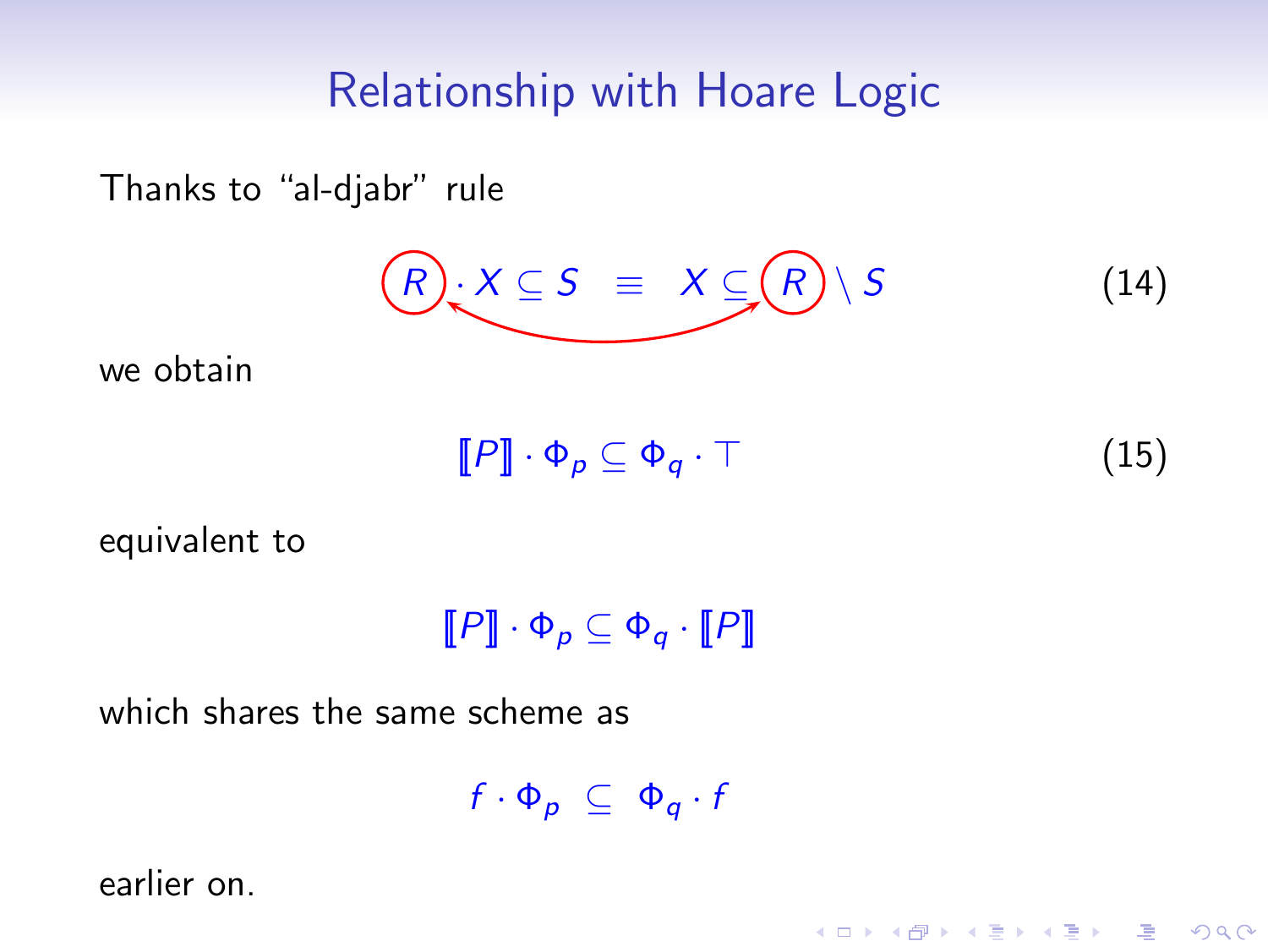# Summary

In general, we will write "type declaration"

<span id="page-8-1"></span>
$$
\Psi \xleftarrow{R} \Phi \tag{16}
$$

to mean

$$
R \cdot \Phi \subseteq \Psi \cdot R \tag{17}
$$

 $0.002$ 

In words:

- Notation [\(16\)](#page-8-1) can be regarded as the type assertion that, if fed with values (or starting on states) "of type  $\Phi$ " computation  $R$  yields results (moves to states) "of type  $\Psi$ " (if it terminates).
- <span id="page-8-0"></span>• So functional ESC POs and Hoare triples are one and the same device: a way to type computations, be them specified as (always terminating, deterministic) functions or encoded into (possibly non-terminating, non-det[erm](#page-7-0)[in](#page-9-0)[i](#page-7-0)[sti](#page-8-0)[c](#page-9-0)[\) p](#page-0-0)[ro](#page-48-0)[gra](#page-0-0)[m](#page-48-0)[s.](#page-0-0)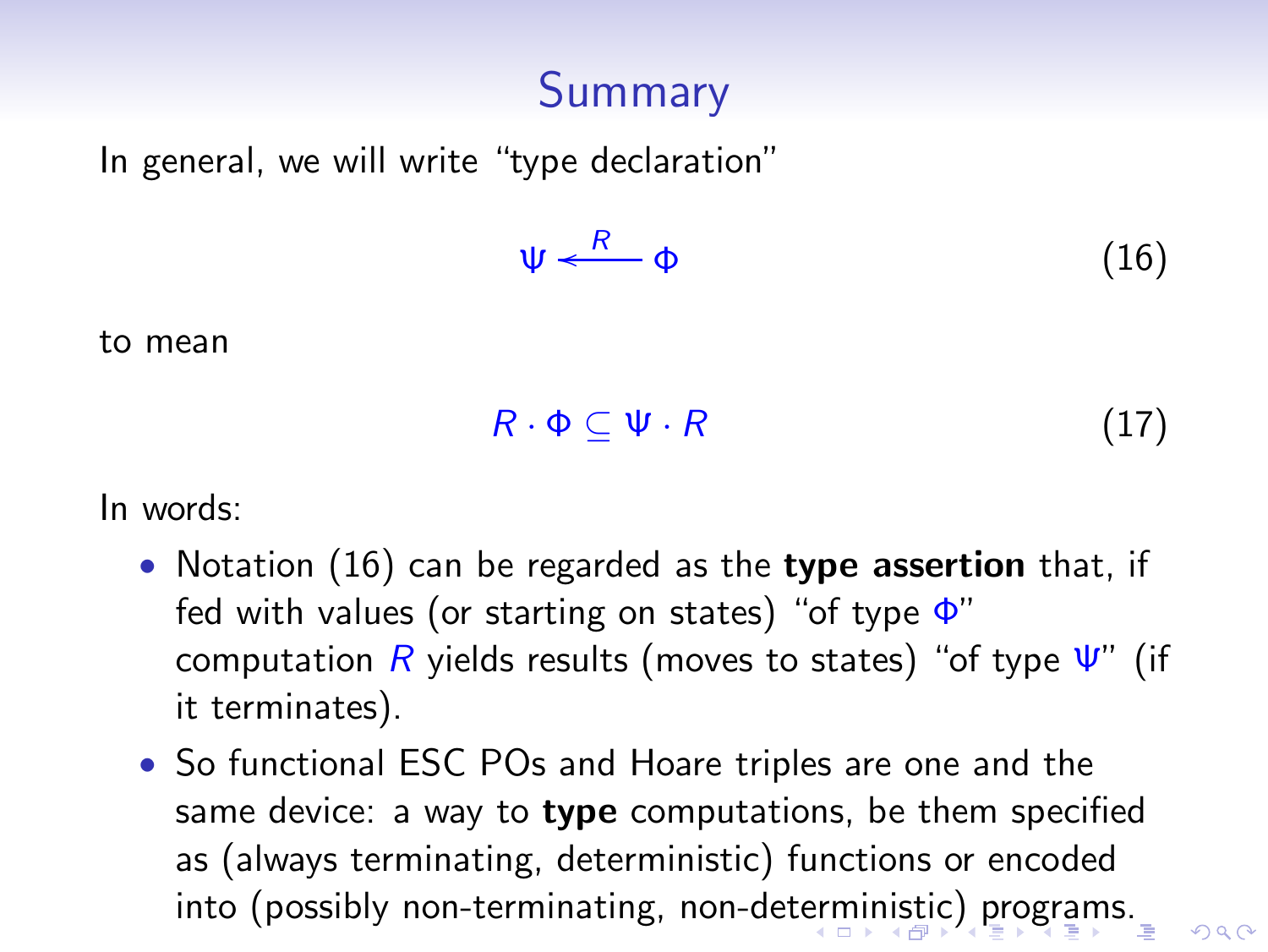# The invariant maintenance (IM) PO

Pointfree:

<span id="page-9-1"></span>
$$
\Phi_{inv} \stackrel{R}{\longleftarrow} \Phi_{inv} \tag{18}
$$

that is,

 $R \cdot \Phi_{inv} \subseteq \Phi_{inv} \cdot R$  (19)

Pointwise (functions):

 $\langle \forall a : inv a : inv(f a) \rangle$  (20)

K ロ X K @ X K 할 X K 할 X ( 할 X ) 이익( V

<span id="page-9-0"></span>Pointwise (relations):

 $\forall a : inv a : \forall a' : a' R a : inv a'$  $(21)$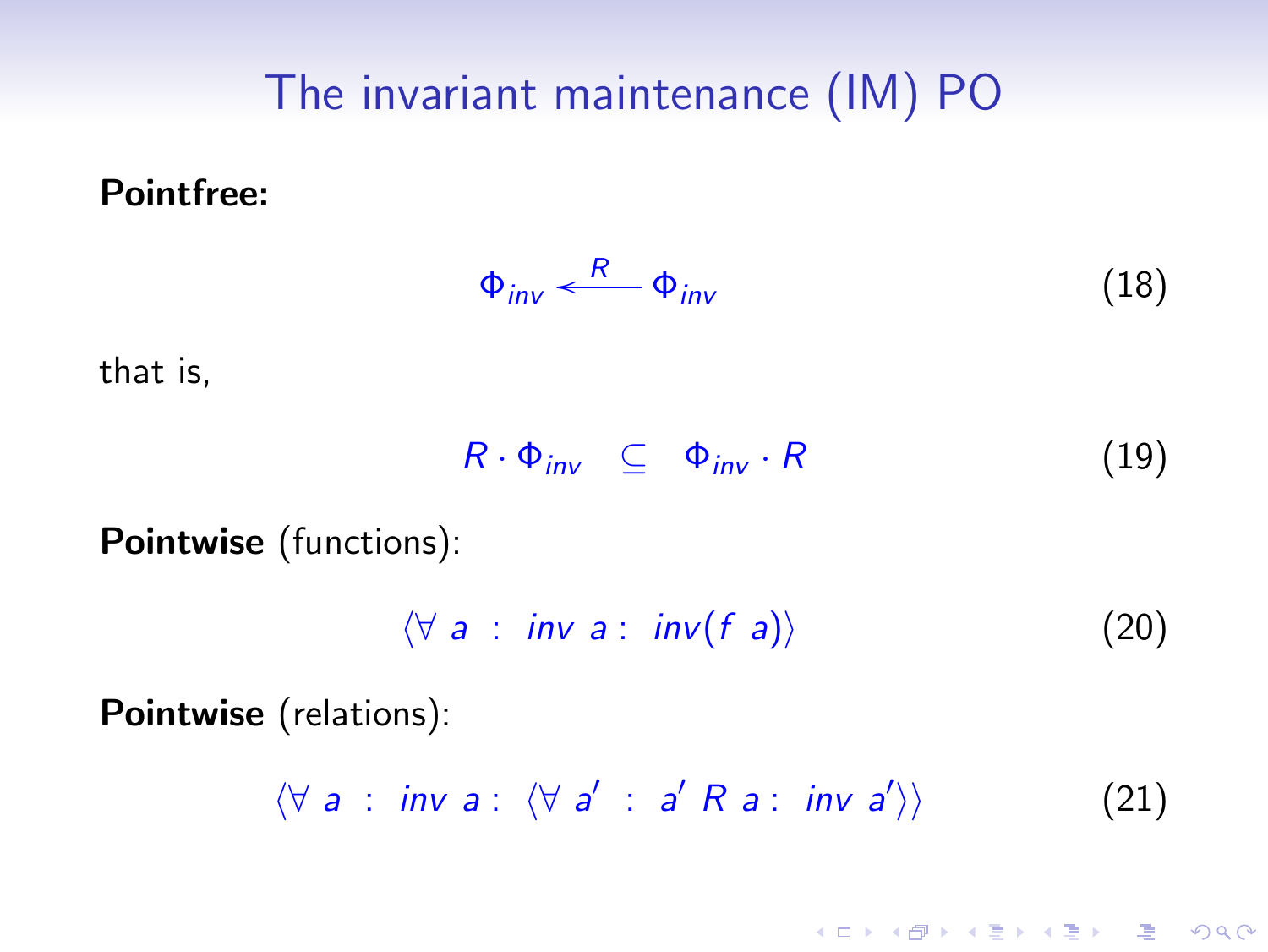#### Mid point: pre-conditioned functions

The most typical situation corresponds to  $R$  being a function restricted by some precondition:

- Let  $R := f \cdot \Phi_{pre}$  in [\(18\)](#page-9-1), where *pre* is a given precondition.
- Then [\(18\)](#page-9-1) becomes

<span id="page-10-0"></span> $\Phi_{inv} \stackrel{f \cdot \Phi_{pre}}{\longleftarrow} \Phi_{inv}$  $\equiv$  { definition }  $f \cdot \Phi_{pre} \cdot \Phi_{inv} \subseteq \Phi_{inv} \cdot \top$ ≡ { definition }  $\Phi_{inv} \stackrel{f}{\longleftarrow} \Phi_{pre} \cdot \Phi_{inv}$  $\equiv$  { going pointwise }  $\forall a :: pre a \land inv a \Rightarrow inv(f a)$  (22) **K ロ ▶ K @ ▶ K 할 X K 할 X - 할 X - 9 Q Q ^**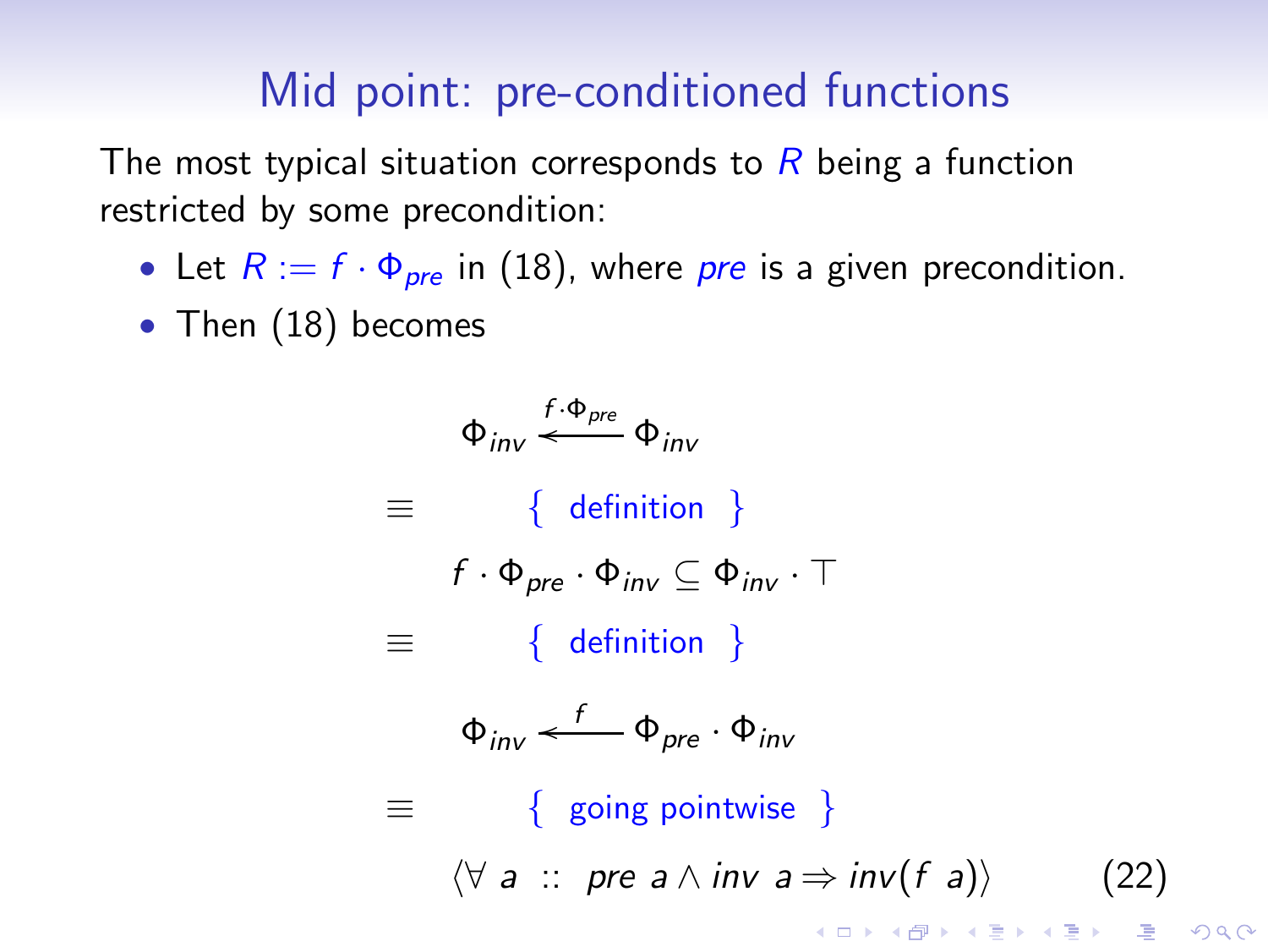## Calculating Preconditions for IM

- Very often  $f$  and *inv* are given and *pre* is the "unknown": the idea is to find *pre* which is "enough" for  $(22)$  to hold.
- In fact, wherever f does not ensure maintenance of invariant inv, there is always a **pre-condition** pre which enforces this at the cost of *partializing*  $f$ : in the limit, *pre* is the *everywhere* false predicate.
- As a rule, the average programmer will become aware of such a pre-condition at runtime, in the **testing** phase.

**K ロ ▶ K @ ▶ K 할 X K 할 X - 할 X - 9 Q Q ^** 

• One can find it much earlier, at specification time, when trying to discharge the standard proof obligation [\(22\)](#page-10-0).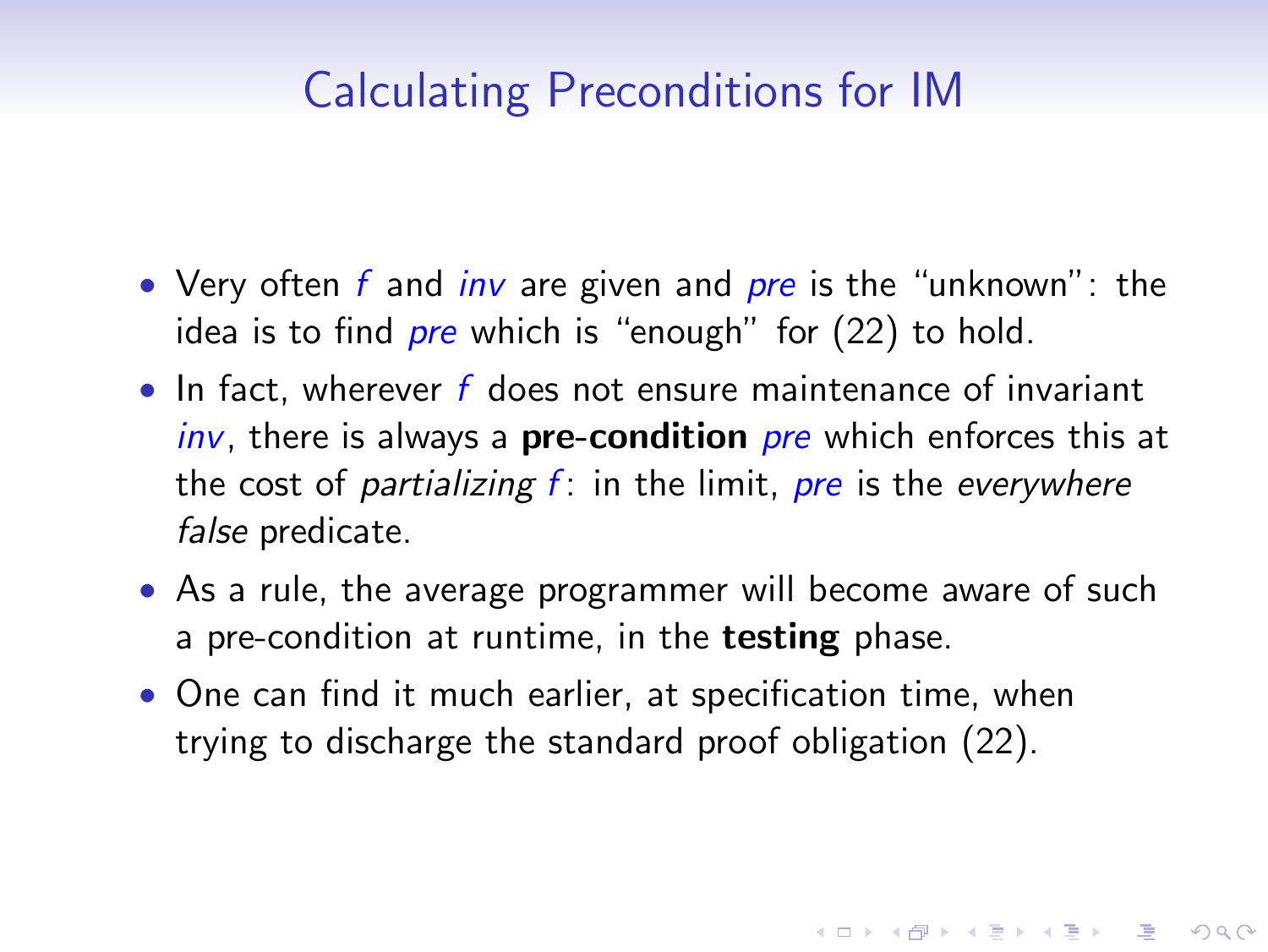## PF-ESC instead of invent & verify

However,

- Bound to **invent** pre, we'll hope to have guessed the **weakest** such pre-condition. Otherwise, future use of  $f$  will be spuriously constrained.
- Can we be sure of having hit the **weakest** pre-condition?

Our approach (PF-ESC) will be as follows:

- We take the PF-transform of  $inv(f a)$  in [\(22\)](#page-10-0) at data level  $-$  and attempt to rewrite it to a term involving *inv a* and possibly "something else": the calculated pre-condition.
- This will be the weakest provided the calculation stays within equivalence steps (as shown in the next slides).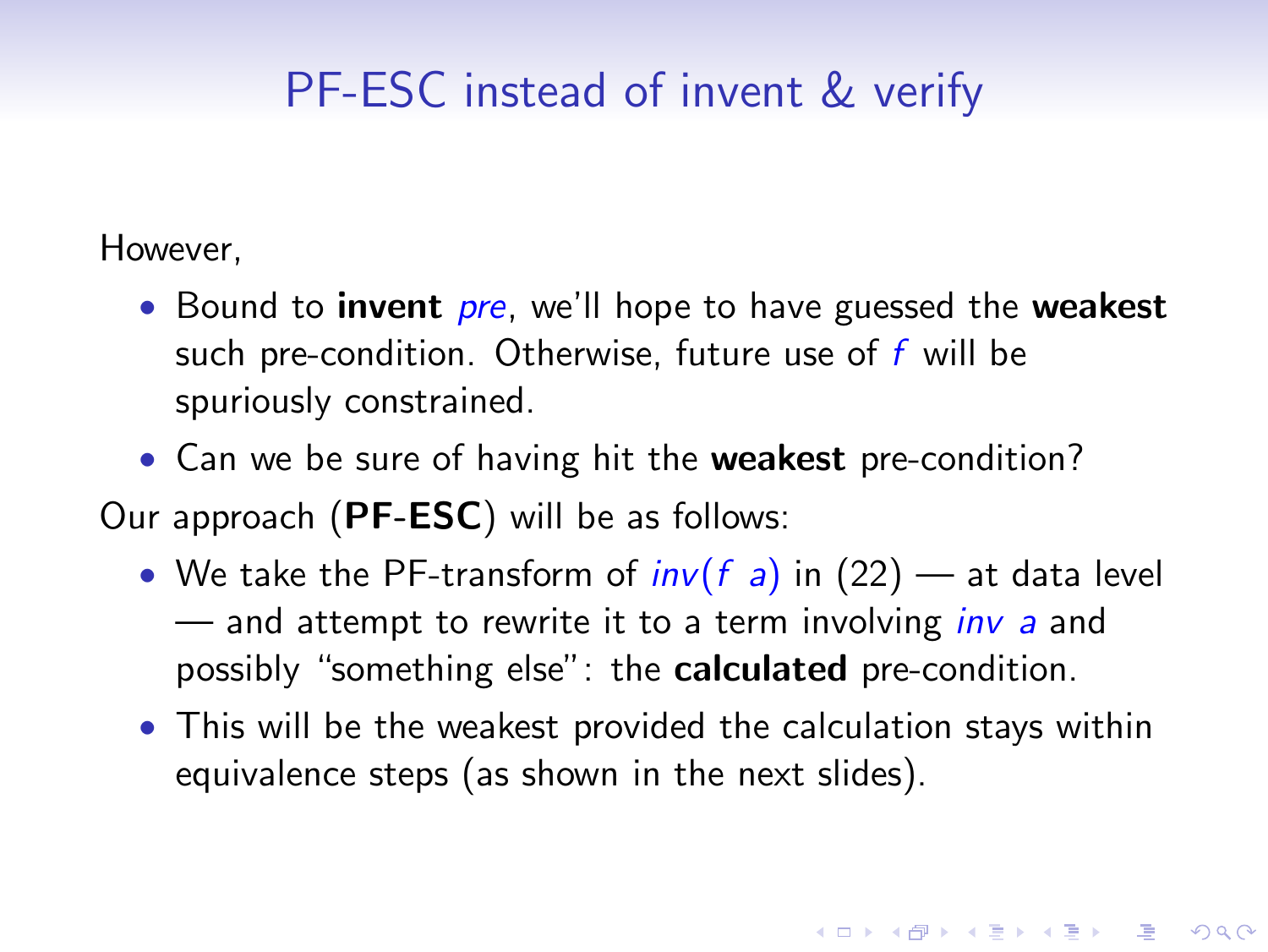#### Weakest pre-conditions

• Let us strengthen [\(22\)](#page-10-0) to equivalence

 $\forall a :: (pre a) \land (inv a) \equiv inv(f a)$  (23)

which PF-transforms to equality

<span id="page-13-1"></span><span id="page-13-0"></span>
$$
\Phi_{pre} \cdot \Phi_{inv} = \top \cdot \Phi_{inv} \cdot f \tag{24}
$$

**ADD 4 REPAIR AND A COA** 

- Later on we will show that  $(24)$  ensures *pre* as the **weakest** (up to logical equivalence) pre-condition for  $inv$  to be preserved.
- Weakest = sufficient + necessary for  $inv(f a)$  to hold.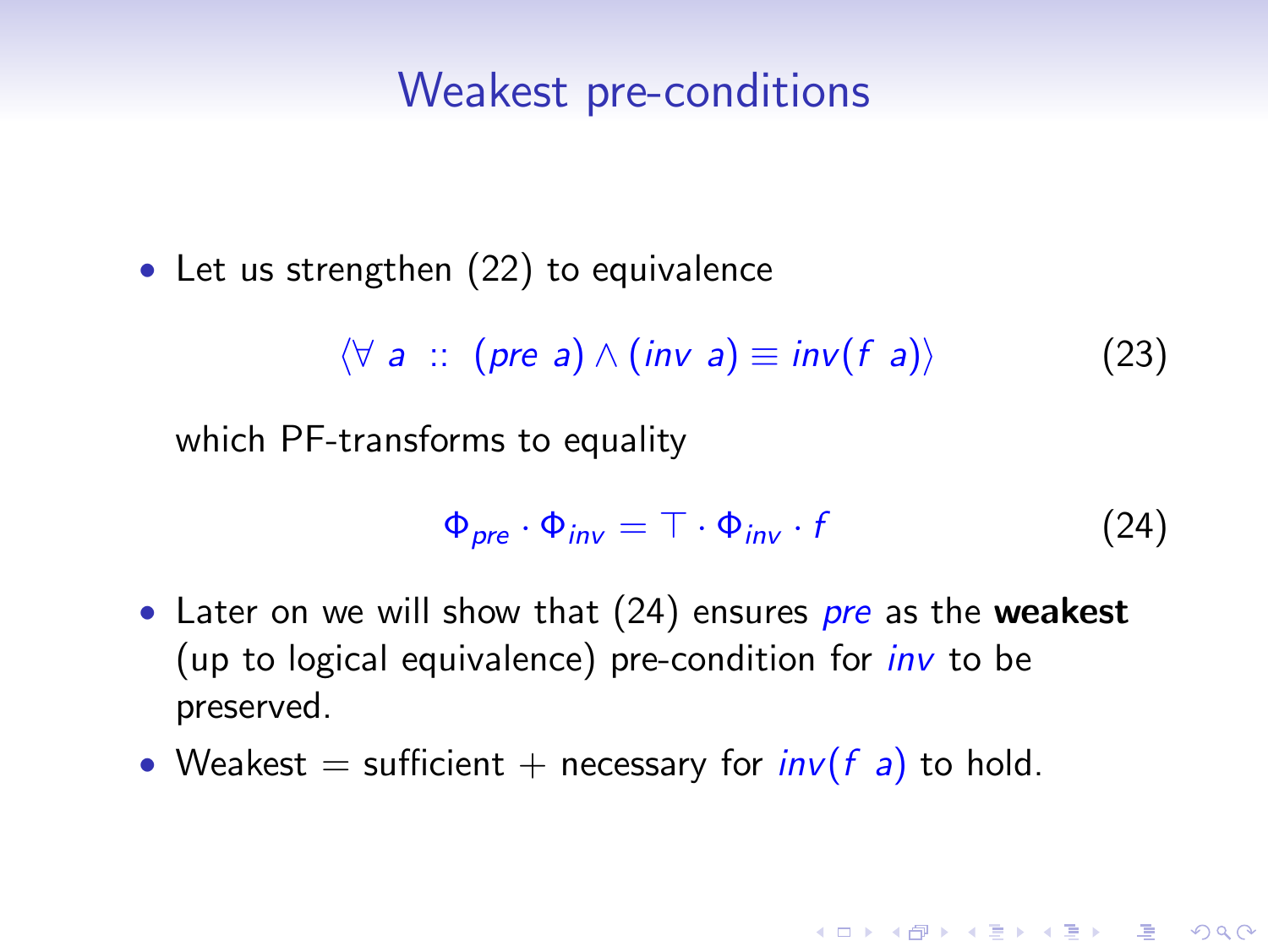### Case study 1: PF-ESC at work

We want to calculate the WP for

add x  $\left| \begin{array}{cc} \triangle & x : I \end{array} \right|$ 

to preserve the **no duplicates** invariant on finite lists.

• First step: PF-transform  $X^*$  to  $\mathbb{N} \to X$  (simple relation telling which elements take which position in list). Then the **no duplicates** invariant on  $\bf{L}$  is encoded as ker  $L ⊂ id$  ( $L$  is injective)

Finally,  $add \times L$  PF-transforms to

<span id="page-14-0"></span>
$$
\underline{x} \cdot \underline{1}^{\circ} \cup L \cdot succ^{\circ} \tag{25}
$$

cf. back to points:  $\{1 \mapsto x\} \cup \{i + 1 \mapsto (L \, i) : i \leftarrow \delta L\}.$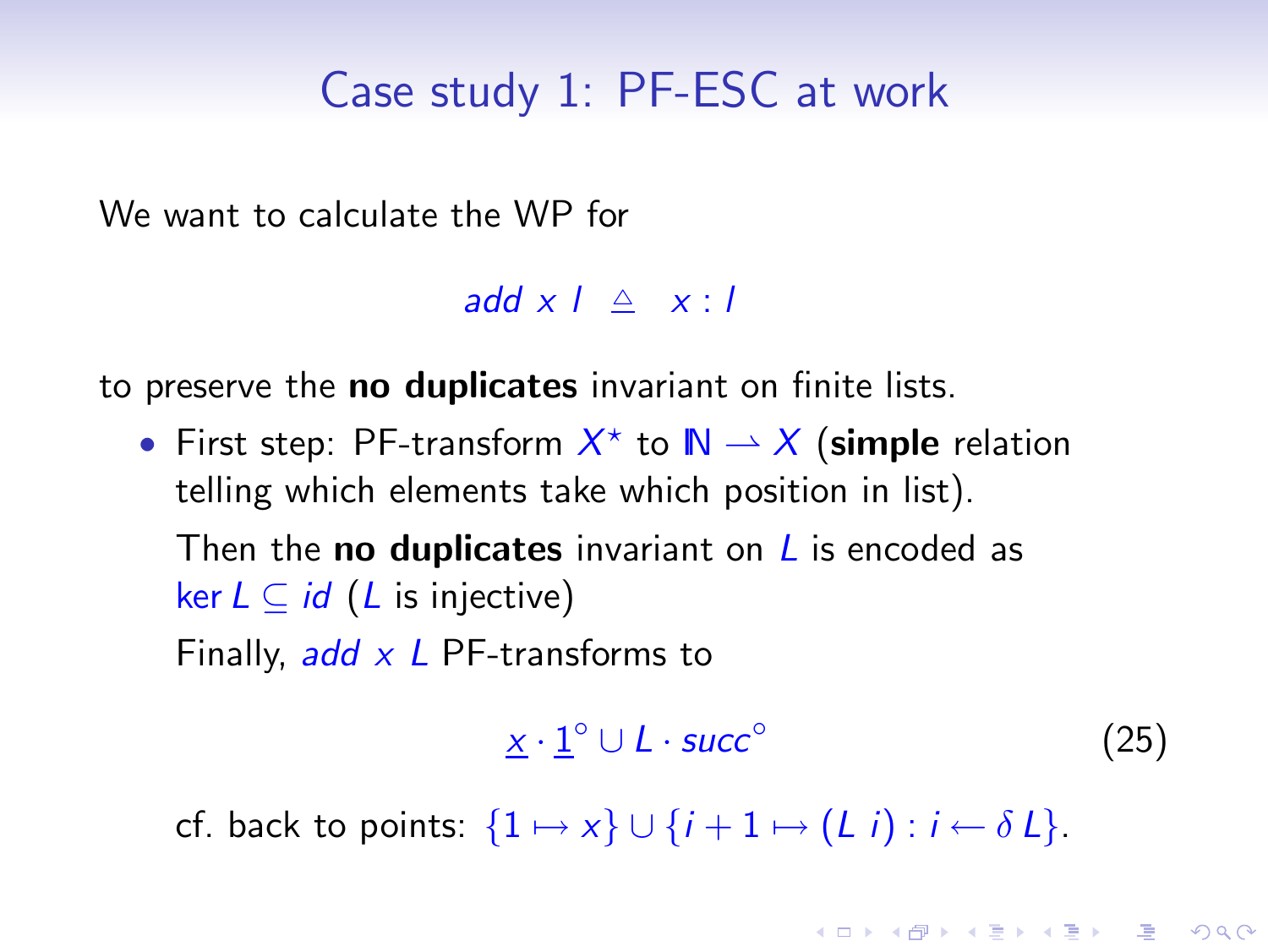# Case study 1: PF-ESC at work

- Second step: we start from the right hand side  $inv(add \times L)$ of [\(23\)](#page-13-1) and re-write it by successive equivalence steps until we reach:
	- $\bullet$  condition *inv*  $\prime$  ...
	- ... "plus something else" the calculated weakest pre-condition.
- Since the PF-transformed proof has to do with injectivity of union of relations, the following fact

```
R \cup S is injective \equivR is injective \wedge S is injective \wedge R<sup>o</sup> · S \subseteq id (26)
```
<span id="page-15-0"></span>**ADD 4 REPAIR AND A COA** 

(easy to prove) is likely to be of use.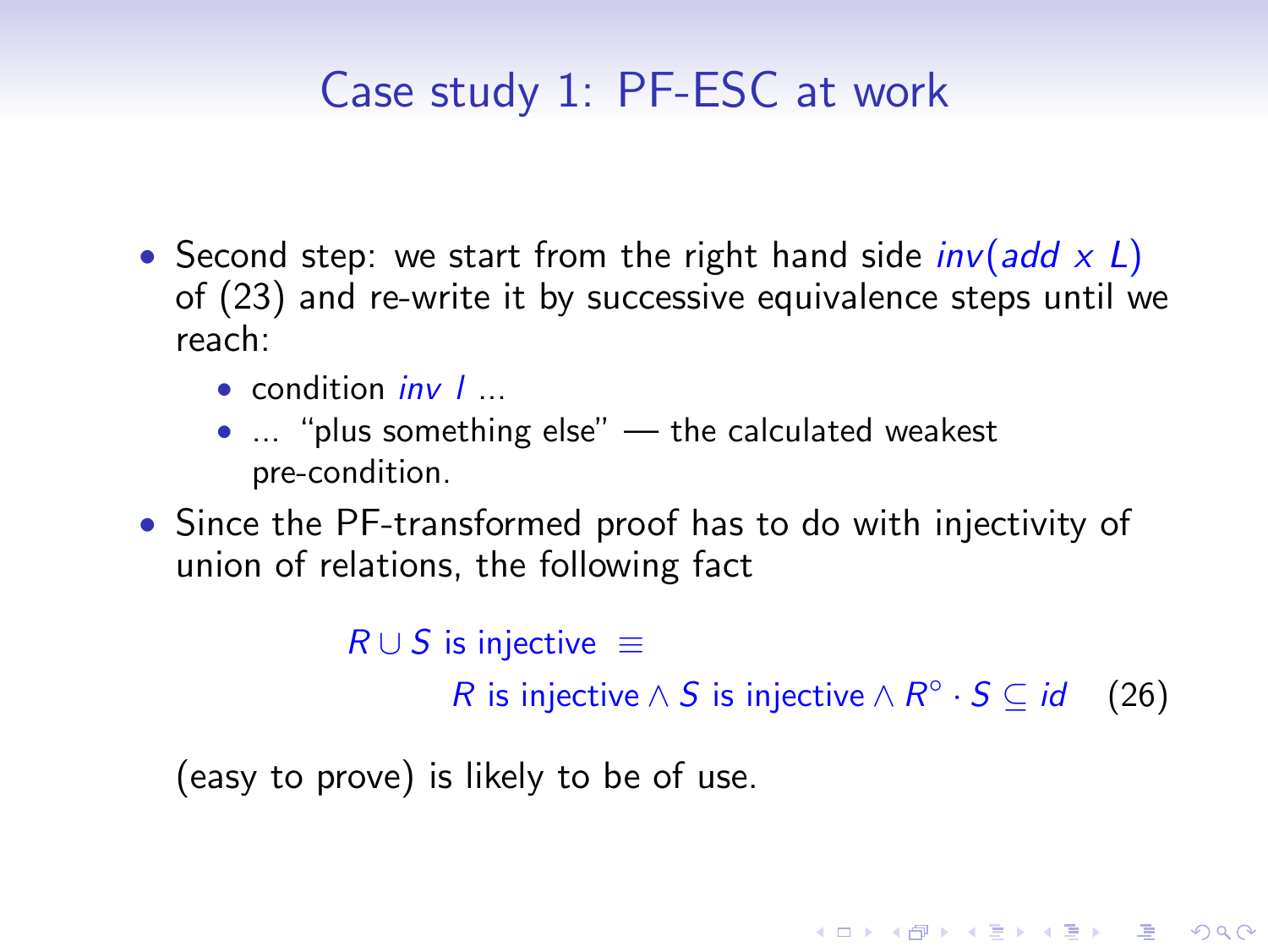## Case study 1: PF-ESC at work

add  $x$  L has no duplicates

- $\equiv$  { cf. [\(25\)](#page-14-0) etc }
	- $\underline{x} \cdot \underline{1}^{\circ} \cup L \cdot succ^{\circ}$  is injective
- $\equiv$  { [\(26\)](#page-15-0) }

 $\underline{x} \cdot \underline{1}^\circ$  is injective  $\wedge$   $L \cdot succ^\circ$  is injective  $\wedge (\underline{x} \cdot \underline{1}^\circ)^\circ \cdot L \cdot succ^\circ \subseteq \mathit{id}$ 

 $\equiv$  { definition of injective (twice) ; "al-djabr" [\(59\)](#page-44-0) }

 $\underline{1}\cdot \underline{x}^\circ \cdot \underline{x} \cdot \underline{1}^\circ \subseteq \mathit{id} \wedge \mathsf{succ} \cdot \mathsf{L}^\circ \cdot \mathsf{L} \cdot \mathsf{succ}^\circ \subseteq \mathit{id} \wedge \underline{x}^\circ \cdot \mathsf{L} \subseteq \underline{1}^\circ \cdot \mathsf{succ}$ 

 $\equiv$  { "al-djabr" [\(59,](#page-44-0)[60\)](#page-44-2) as much as possible }

 $\underline{x}^\circ\cdot \underline{x}\subseteq \underline{1}^\circ\cdot \underline{1}\wedge L^\circ\cdot L\subseteq$  succ $^\circ\cdot$  succ $\wedge \underline{x}^\circ\cdot L\subseteq \underline{1}^\circ\cdot$  succ

≡ { kernel of constant function is ⊤; succ is an injection }  $\text{TRUE} \wedge L^{\circ} \cdot L \subseteq \textit{id} \wedge \underline{x}^{\circ} \cdot L \subseteq \underline{1}^{\circ} \cdot \textit{succ}$ 

**ADD 4 REPAIR AND A COA**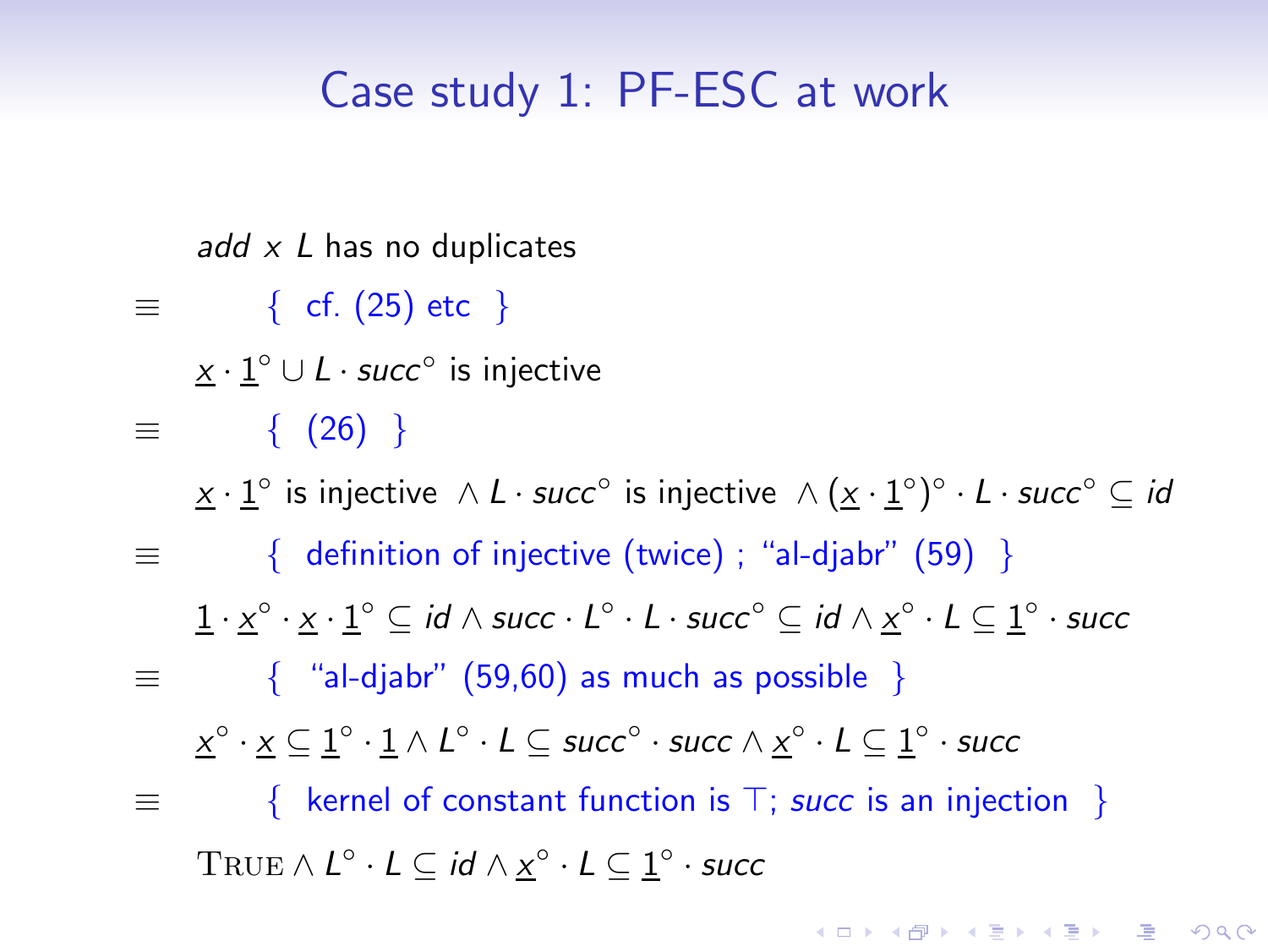#### Case study 1: summary

We have thus calculated:

add x L has no duplicates 
$$
\equiv
$$
 L is injective  
no duplicates in L  $\land \underline{x^{\circ} \cdot L} \subseteq \underline{1^{\circ} \cdot succ}$   
WP

PW-expansion of the calculated WP:

$$
\underline{x}^{\circ} \cdot L \subseteq \underline{1}^{\circ} \cdot \text{succ}
$$
\n
$$
\equiv \{ \text{go pointwise: } (48) \text{ twice } \}
$$
\n
$$
\langle \forall n :: x \ L \ n \Rightarrow 1 = 1 + n \rangle
$$
\n
$$
\equiv \{ \ L \text{ models list } l \}
$$
\n
$$
\langle \forall n : n \in \text{inds } l : x = (l \ n) \Rightarrow 1 = 1 + n \rangle
$$
\n
$$
\equiv \{ 1 = 1 + n \text{ always false } (n \in \mathbb{N}) \}
$$
\n
$$
\langle \forall n : n \in \text{inds } l : (l \ n) \neq x \rangle
$$

K ロ ▶ K 레 ▶ K 코 ▶ K 코 ▶ 『코 │ ◆ 9 Q Q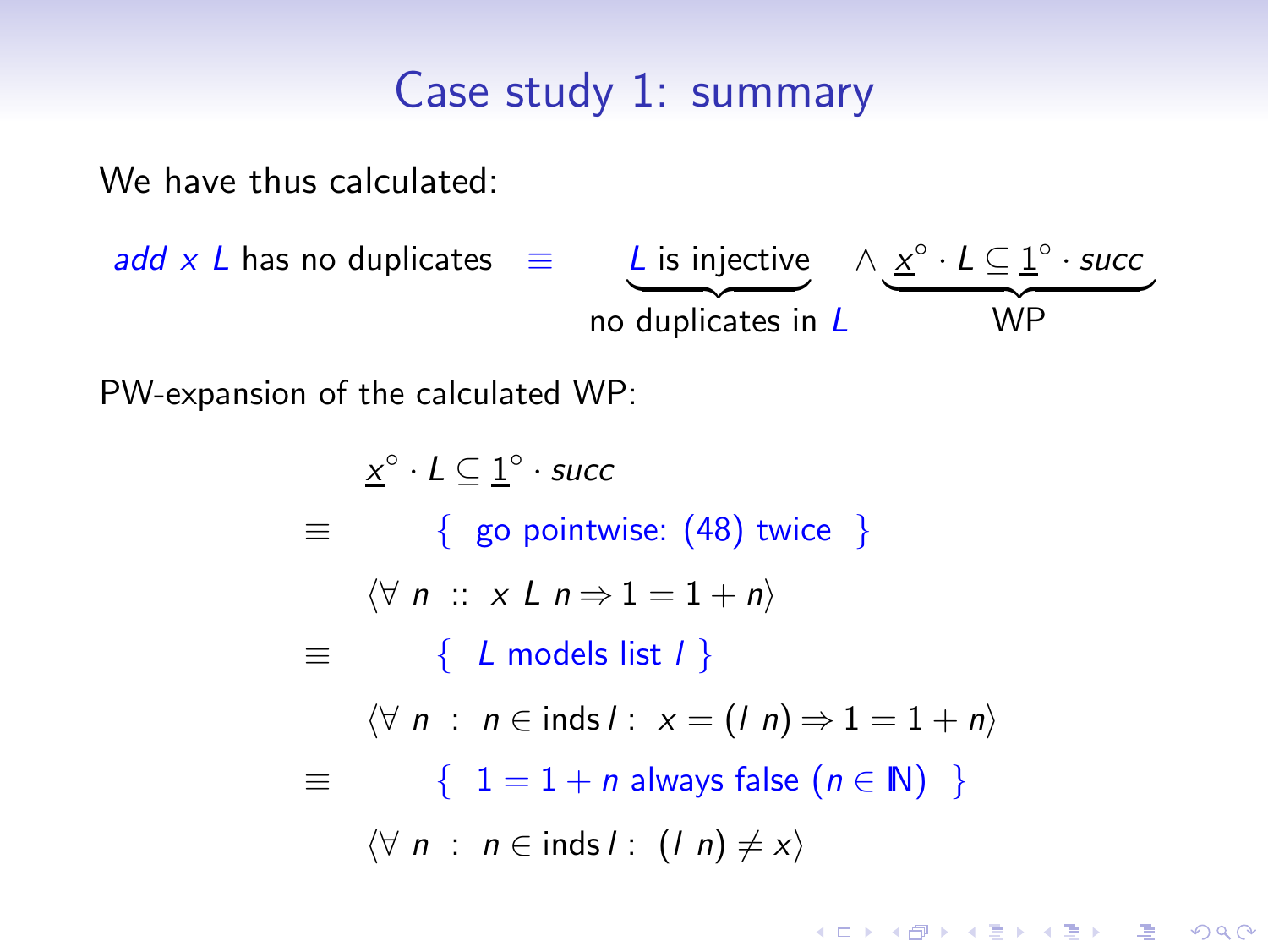## Case study 2: PF-ESC at work

From the mobile phone directory problem we select maintenance of the no duplicates invariant by function

store  $x \triangleq$  (take 10)  $\cdot (x :) \cdot \text{filter}(x \neq)$ 

Remarks:

- It's sufficient to show that  $(x : ) \cdot \textit{filter}(x \neq)$  preserves injectivity, since take n  $L \subseteq L(\forall n)$  and smaller than injective is injective
- Defined over PF-transformed lists, *filter* becomes

<span id="page-18-0"></span>
$$
filter(x \neq) L \quad \triangleq \quad (\neg \rho \underline{x}) \cdot L \tag{27}
$$

where the negated range operator  $(\neg \rho)$  satisfies property

<span id="page-18-1"></span>
$$
\Phi \subseteq \neg \rho \, R \equiv \Phi \cdot R \subseteq \bot \tag{28}
$$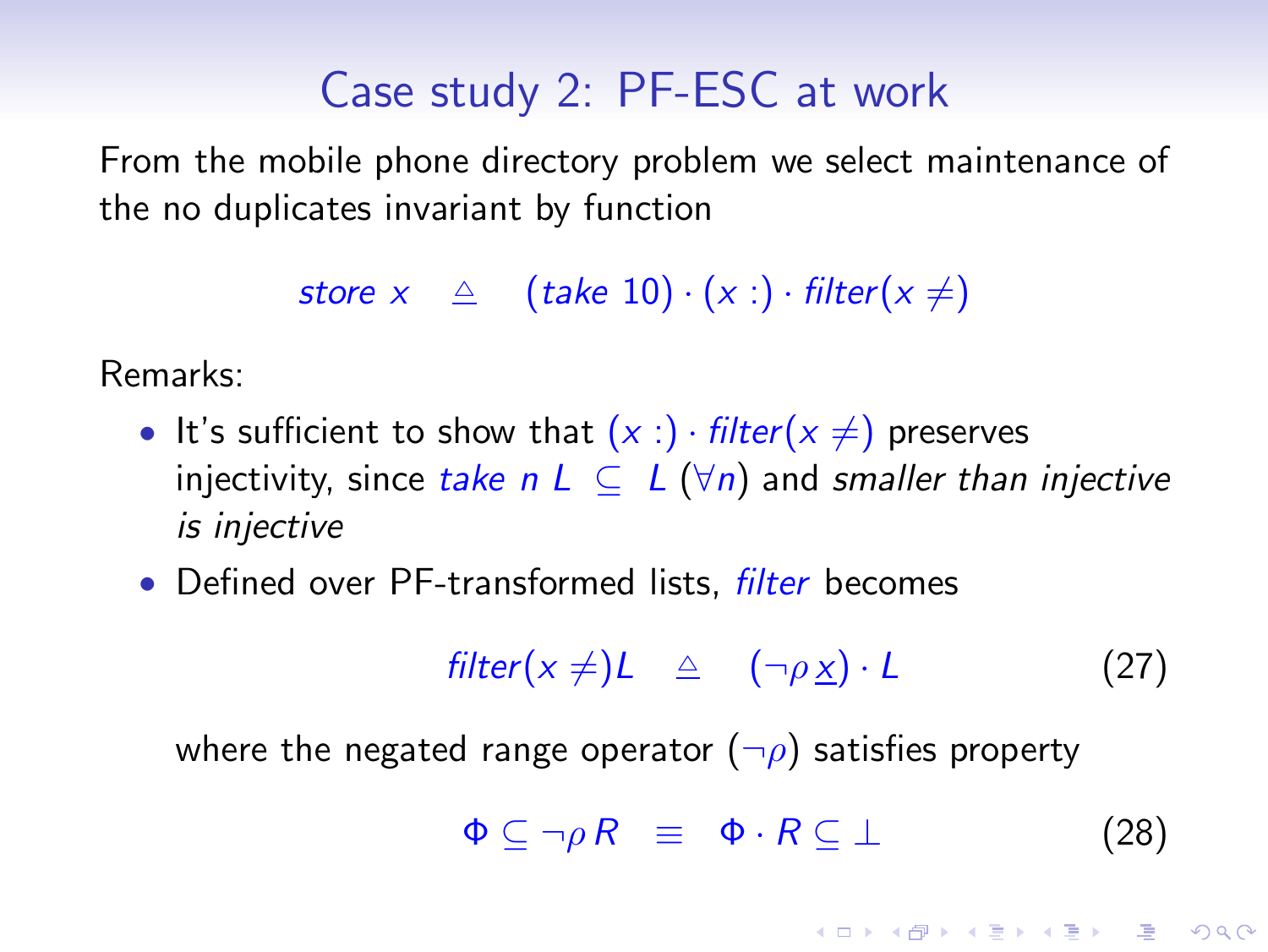### Case study 2: PF-ESC at work

x : (filter( $x \neq$ )L) is injective

 $\equiv$  { case study 1, [\(27\)](#page-18-0) }

 $(\neg \rho \underline{x}) \cdot L$  is injective  $\wedge \underline{x}^{\circ} \cdot (\neg \rho \underline{x}) \cdot L \subseteq \underline{1}^{\circ} \cdot \mathsf{succ}$ 

 $\Leftarrow$  { smaller than injective is injective }

L is injective  $\wedge \underline{x}^{\circ} \cdot (\neg \rho \underline{x}) \cdot L \subseteq \underline{1}^{\circ} \cdot \mathsf{succ}$ 

 $\equiv$  { converses }

L is injective  $\land$  L $^{\circ}$   $\cdot$  ( $\neg \rho \times$ )  $\cdot \times$   $\subseteq$  succ $^{\circ}$   $\cdot$   $\underline{1}$ 

 $\equiv$  {  $(\neg \rho x) \cdot x = \perp$  by left-cancellation of [\(28\)](#page-18-1) }

**ADD 4 REPAIR AND A COA** 

L is injective  $\wedge$   $L^{\circ} \cdot \bot \subseteq succ^{\circ} \cdot \underline{1}$ 

≡ { bottom is below anything }

L is injective  $\wedge$  TRUE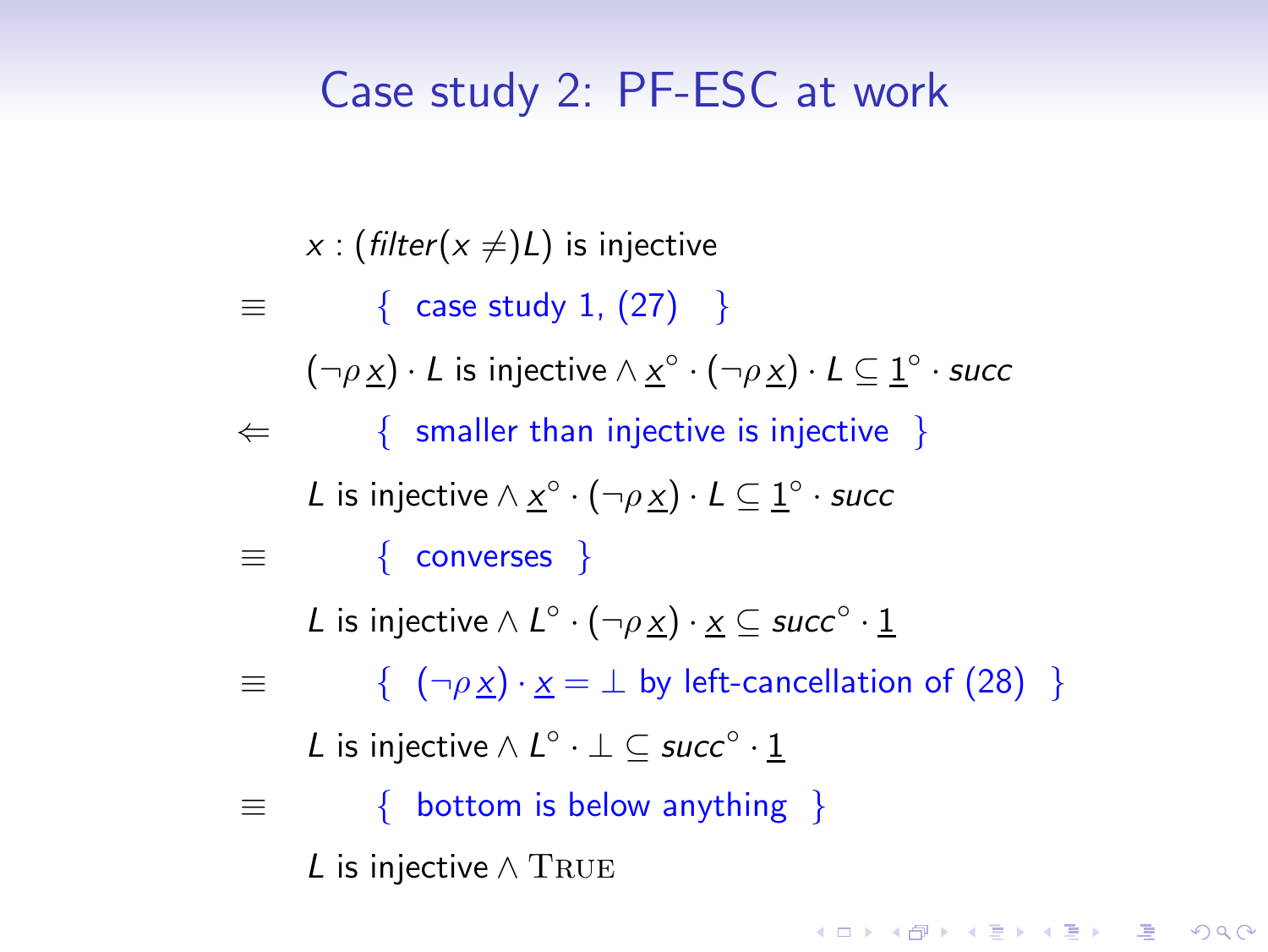## Case study 2: PF-ESC at work

Moral of this case study:

Although the implication in the second step of the reasoning could put weakness of calculated pre-condition at risk, we've calculated the weakest of all conditions anyway  $(TRUE)$ .

Exercise 5: Show that [\(28\)](#page-18-1) stems from "al-diabr" rule

 $\Phi \subseteq \neg \delta \, R \equiv R \subseteq \bot / \Phi$  (29)

**ADD 4 REPAIR AND A COA** 

among others.

 $\Box$ 

 $\Box$ 

**Exercise 6:** Prove [\(26\)](#page-15-0).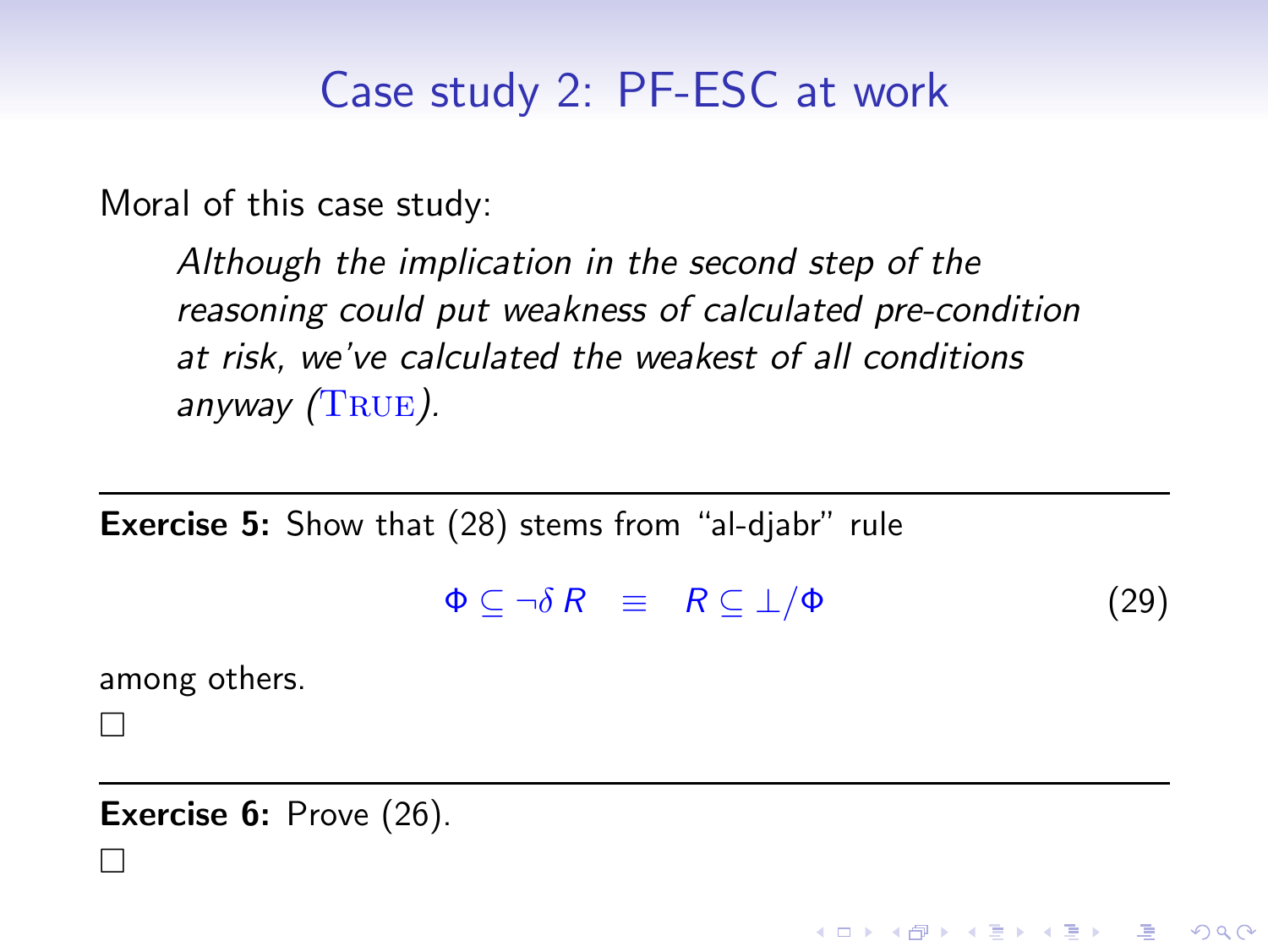A real-life case study:

- **VSR** (Verified Software Repository) initiative
- VFS (Verified File System) on Flash Memory challenge put forward by Rajeev Joshi and Gerard Holzmann (NASA JPL) [\[2\]](#page-48-1)

**ADD 4 REPAIR AND A COA** 

- Two levels POSIX level and (NAND) flash level
- Working document: Intel ® Flash File System Core Reference Guide (Oct. 2004) is POSIX aware.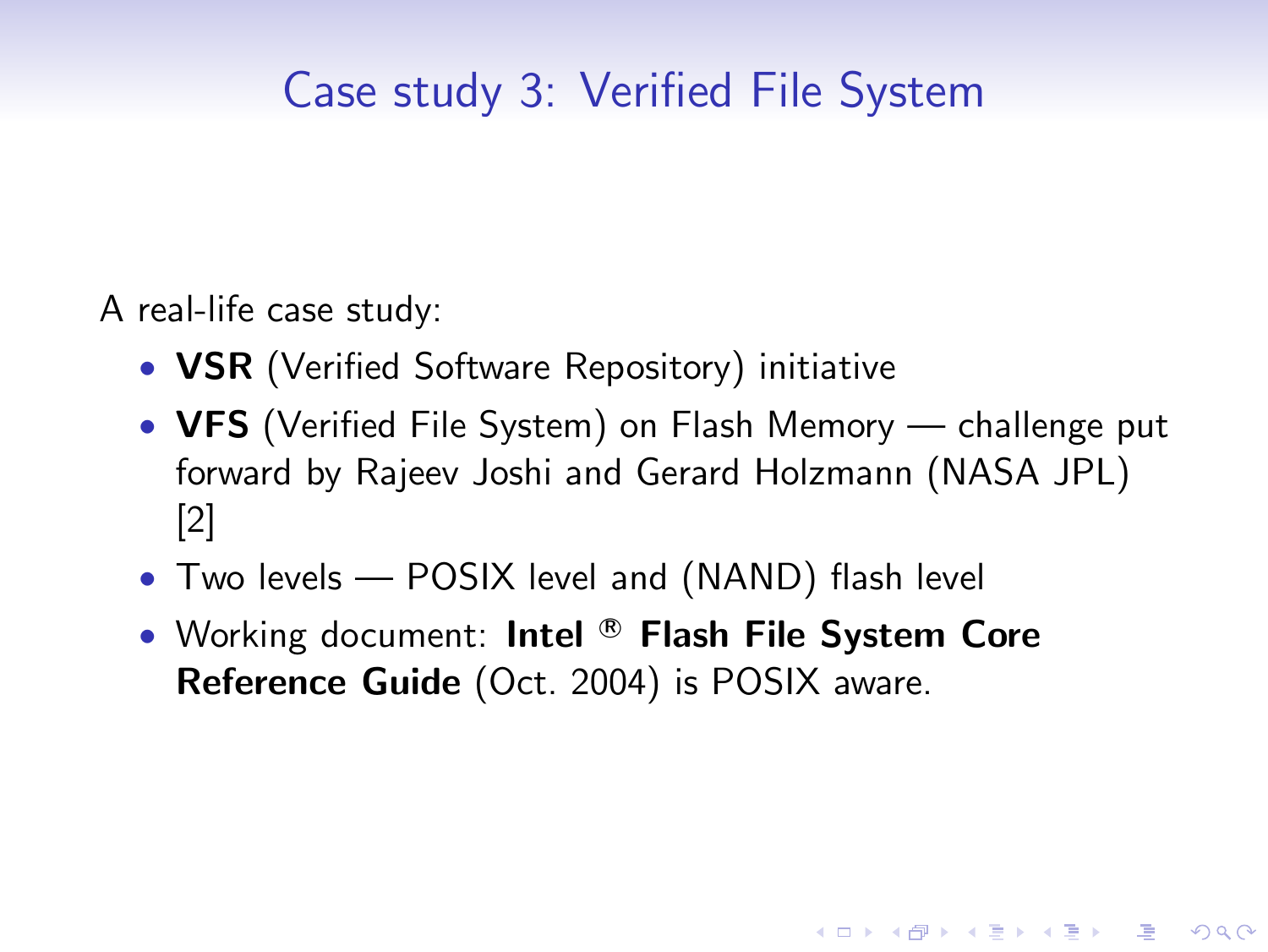Deep Space lost contact with Spirit on 21 Jan 2004. just 17 days after landing.

Initially thought to be due to thunderstorm over Australia.

Spirit transmited an empty message and missed another communication session.

After two days controllers were surprised to receive a relay of data from Spirit.

Spirit didn't perform any scientific activities for 10 days.

This was the most serius anomaly in four-year mission.

Fault caused by Spirit's<br>FLASH memory subsysten

**intel** 

**VERIFYING INTEL'S FLASH FILE SYSTEM CORE** Miguel Ferreira and Samuel Silva<br>Diversity of Minho<br>Diversity of Minho<br>fpa10961.pa11034}@alunos.uminho.pt



Why formal methods? Software bugs cost millions of dolars.

What we can do? **Build abstract models (VDM)** Gain confidence on models (Alloy). Proof correctness (HOL & PF-Transform).

**Acknowledgments** 

Thanks to José N. Oliveira for its valuable quidance and contribution on Point-Free Transformation.<br>Thanks to Sander Vermolen for VDM to HOL translator support. Thanks to Peter Gorm Larsen for VDMTools support

۷ï۹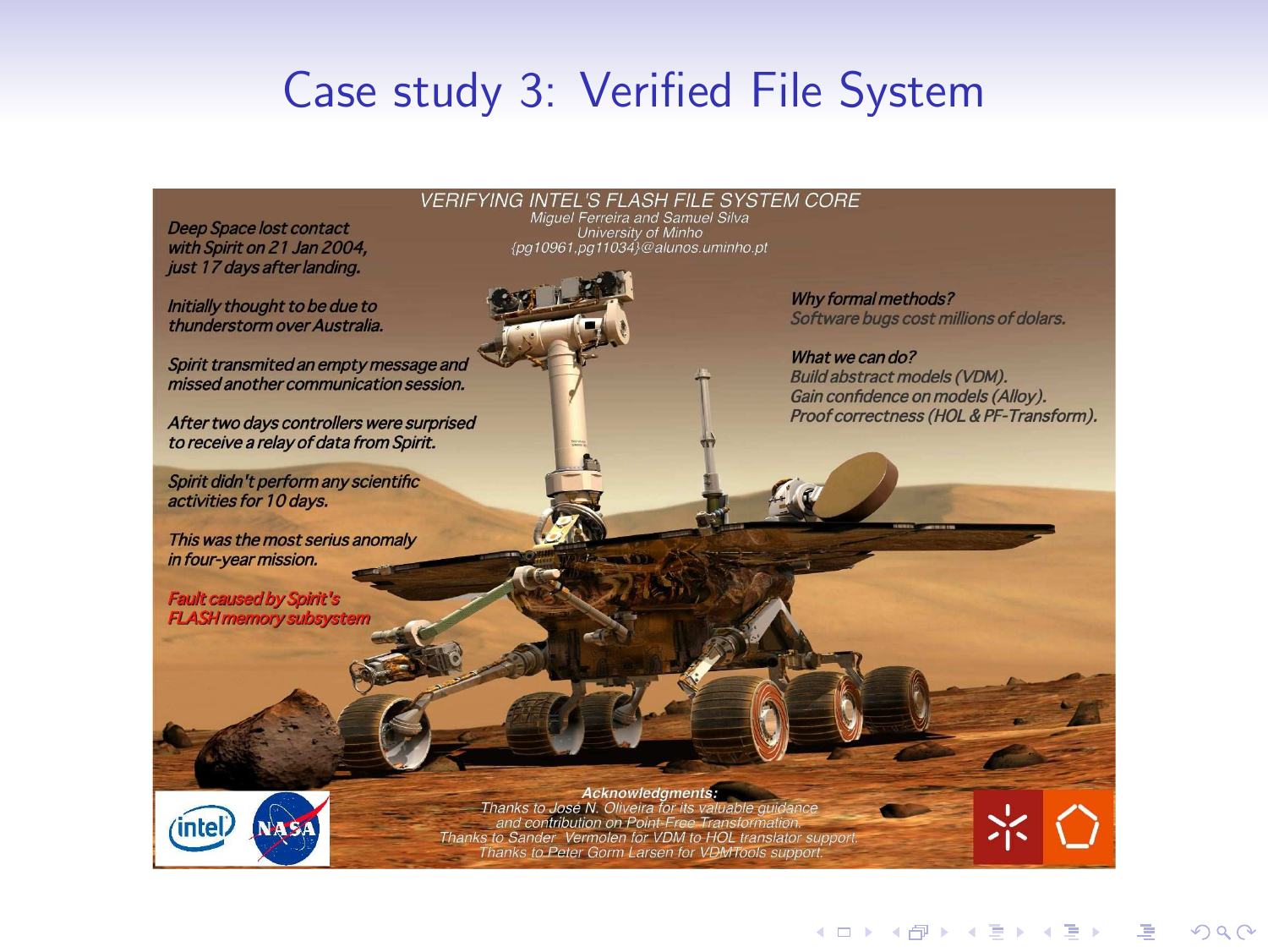#### The problem (sample):

**File System API Reference** 



**YO A REAR SHOP A BY A GAR** 

#### 4.6 **FS\_DeleteFileDir**

#### Deletes a single file/directory from the media

#### **Syntax**

| <b>FFS Status</b> | FS DeleteFileDir ( |  |
|-------------------|--------------------|--|
| mOS char          | *full path.        |  |
| UINT8             | static_info_type); |  |

#### **Parameters**

| <b>Parameter</b> | <b>Description</b>                                                                  |  |
|------------------|-------------------------------------------------------------------------------------|--|
| "full path       | (IN) This is the full path of the filename for the file or directory to be deleted. |  |
| static info type | (IN) This tells whether this function is called to delete a file or a directory.    |  |

#### **Error Codes/Return Values**

| <b>Success</b> |
|----------------|
| Failure        |
| Failure        |
| Failure        |
| Failure        |
|                |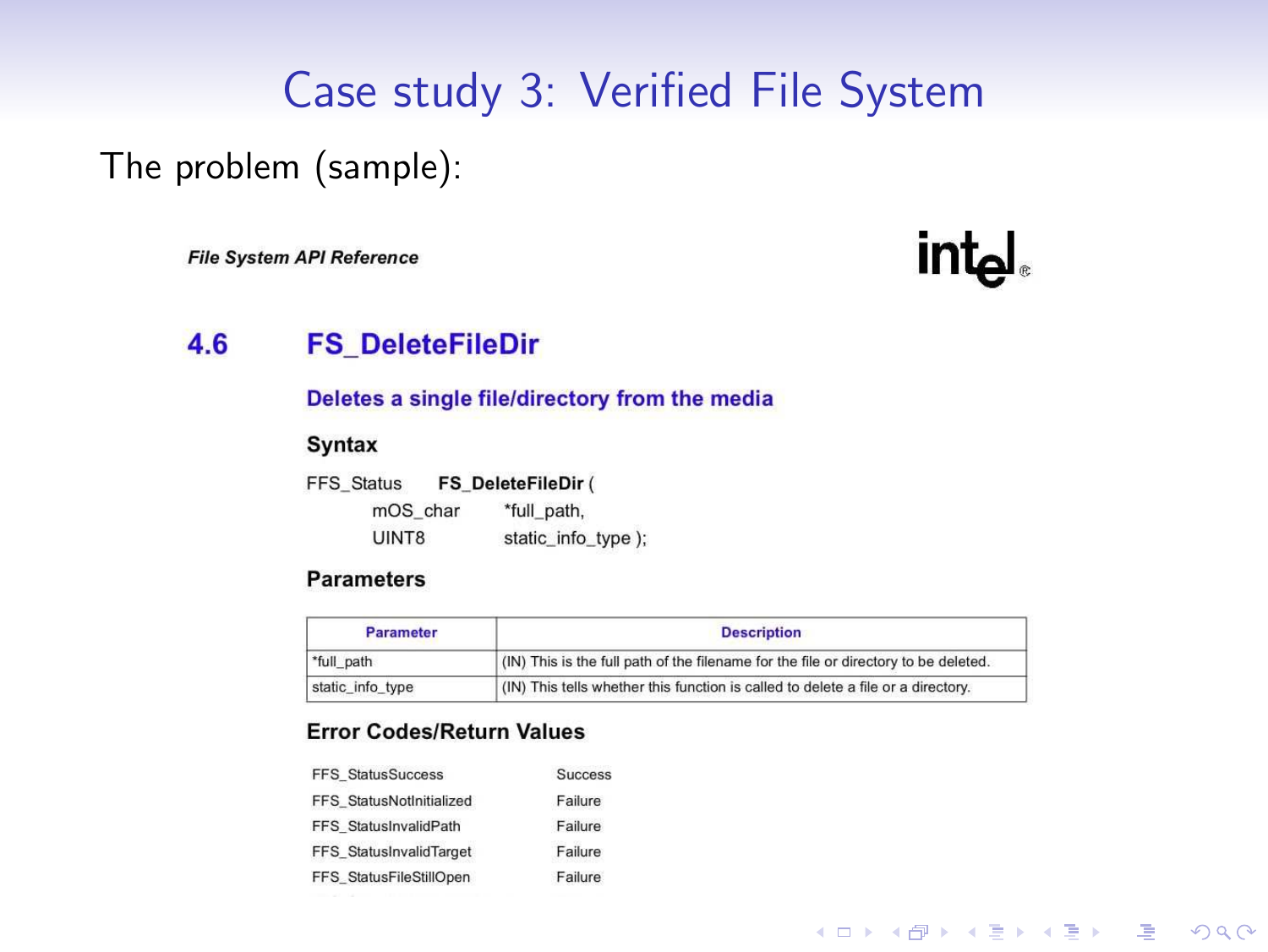<span id="page-24-0"></span>Sample of model's data types (simplified):

 $System = {table : OpenFileDescription}$ Table : OpenFileDescriptorTable, tar : Tar inv sys  $\triangle$   $\forall$  ofd : ofd  $\in$  rng (table sys) : path ofd  $\in$  dom tar sys)

where

 $OpenFileDescription$ Table = FileHandler  $\rightarrow$  OpenFileDescriptor

 $Tar = Path \rightarrow File$ inv tar  $\triangle$   $\forall p : p \in dom$  tar : dirName(p)  $\in dom$  tar  $\wedge$ fileType(attributes(tar(dirName p))) =  $Directory$ 

**ADD 4 REPAIR AND A COA** 

 $OpenFileDescription = {path : Path, ...}$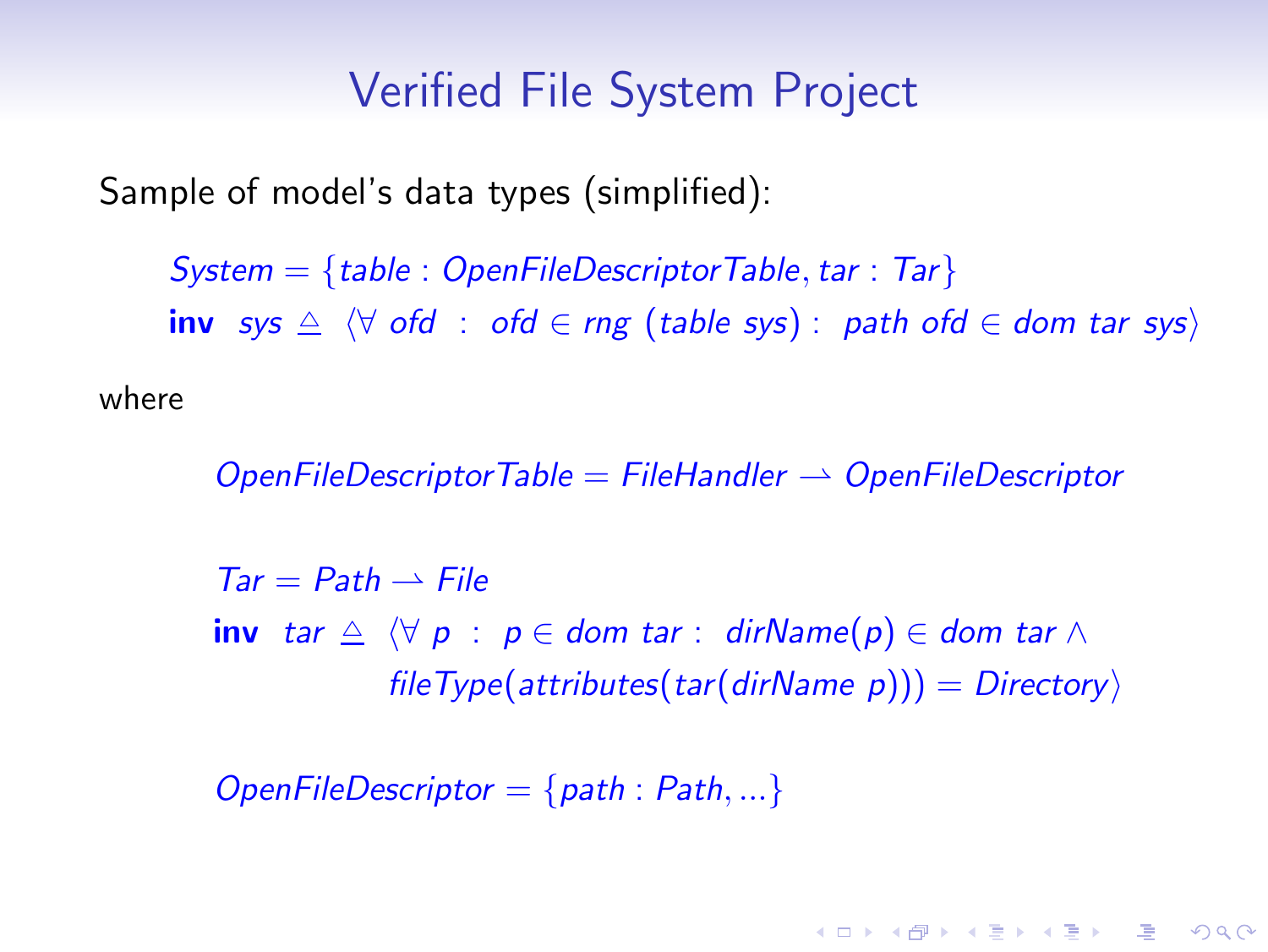(Sample) API function:

 $FS\_DeleteFileDir : Path \rightarrow System \rightarrow (System \times FFS\_Status)$ FS\_DeleteFileDir p sys  $\triangle$ if  $p ≠$  Root  $\land p ∈$  dom (tar sys)  $\land$  pre-FS\_DeleteFileDir\_System p sys then (FS\_DeleteFileDir\_System p sys, FFS\_StatusSuccess) else (sys, FS DeleteFileDir Exception p sys)

where

 $FS\_DeleteFileDir\_System : Path \rightarrow System \rightarrow System$ FS\_DeleteFileDir\_System p  $(h, t) \triangle$  $(h, FS\_DeleteFileDir_Tar \{p\} t)$ pre  $\left\langle \begin{array}{ccc} & & \forall \text{ buffer} \ & & \text{buffer} \in rng \ h \end{array} \right.$  $\setlength{\abovedisplayskip}{12pt} \begin{array}{c} \forall \;\; \textit{buffer} \;\; \\ \textit{buffer} \;\in \; \textit{rng} \;\; \textit{h} : \end{array}$  path buffer  $\neq p \land \textit{pre-FS\_DeleteFileDir\_Tar} \;\; p \; t$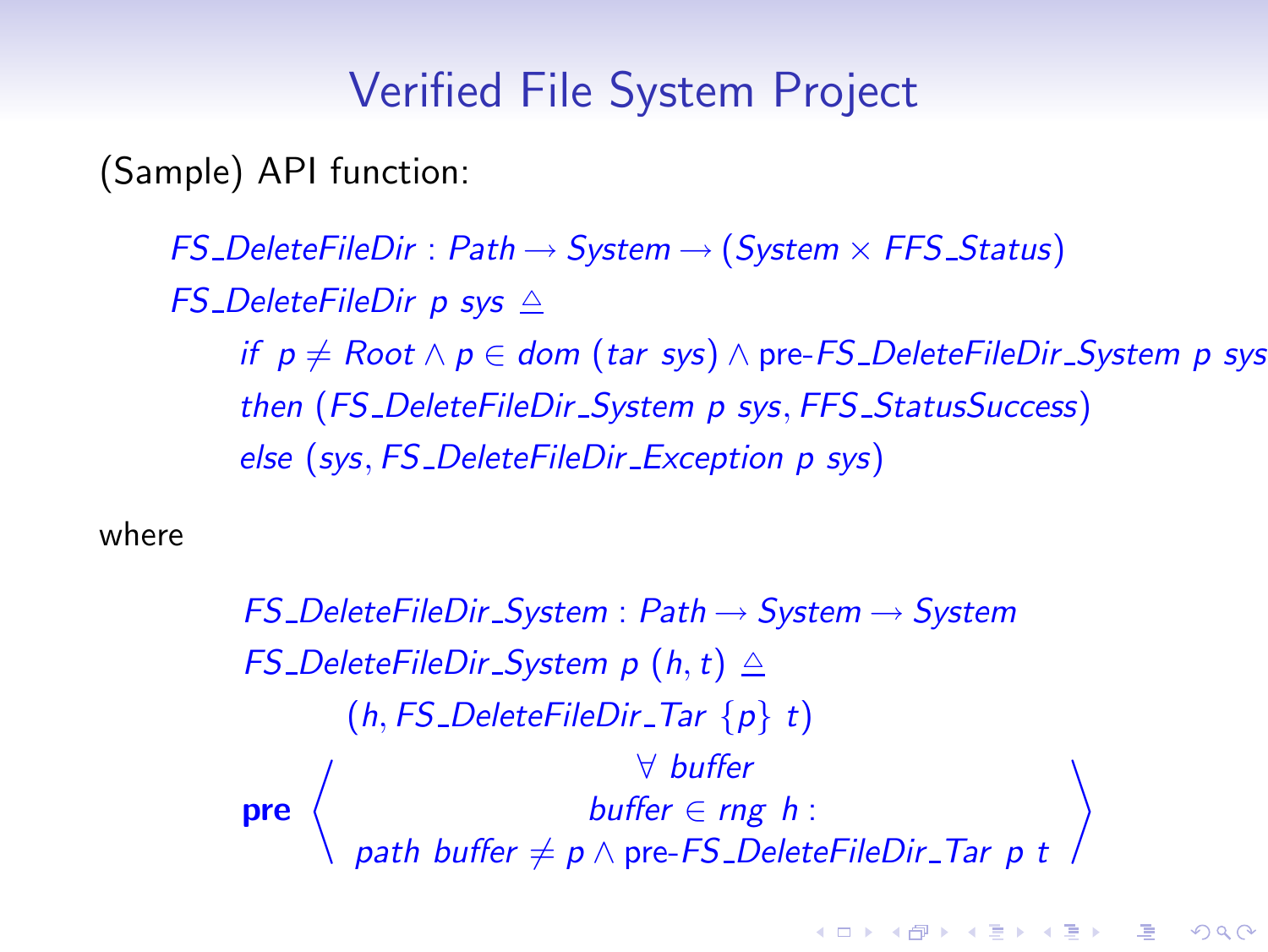Sample API function (continued):

FS DeleteFileDir Tar :  $\mathcal{P}Path \rightarrow Tar \rightarrow Tar$ FS\_DeleteFileDir\_Tar s  $t \triangleq tar \setminus s$ **pre**  $\forall p : p \in dom \, \text{tar} : dimName \, p \in s \Rightarrow p \in s$ ;

where

 $dirName : Path \rightarrow Path$ dirName  $p \triangleq$  if  $p = Root \vee len p = 1$ then Root else blast p

**ADD 4 REPAIR AND A COA** 

and so on. (NB: *blast* selects all but the last element of a list.)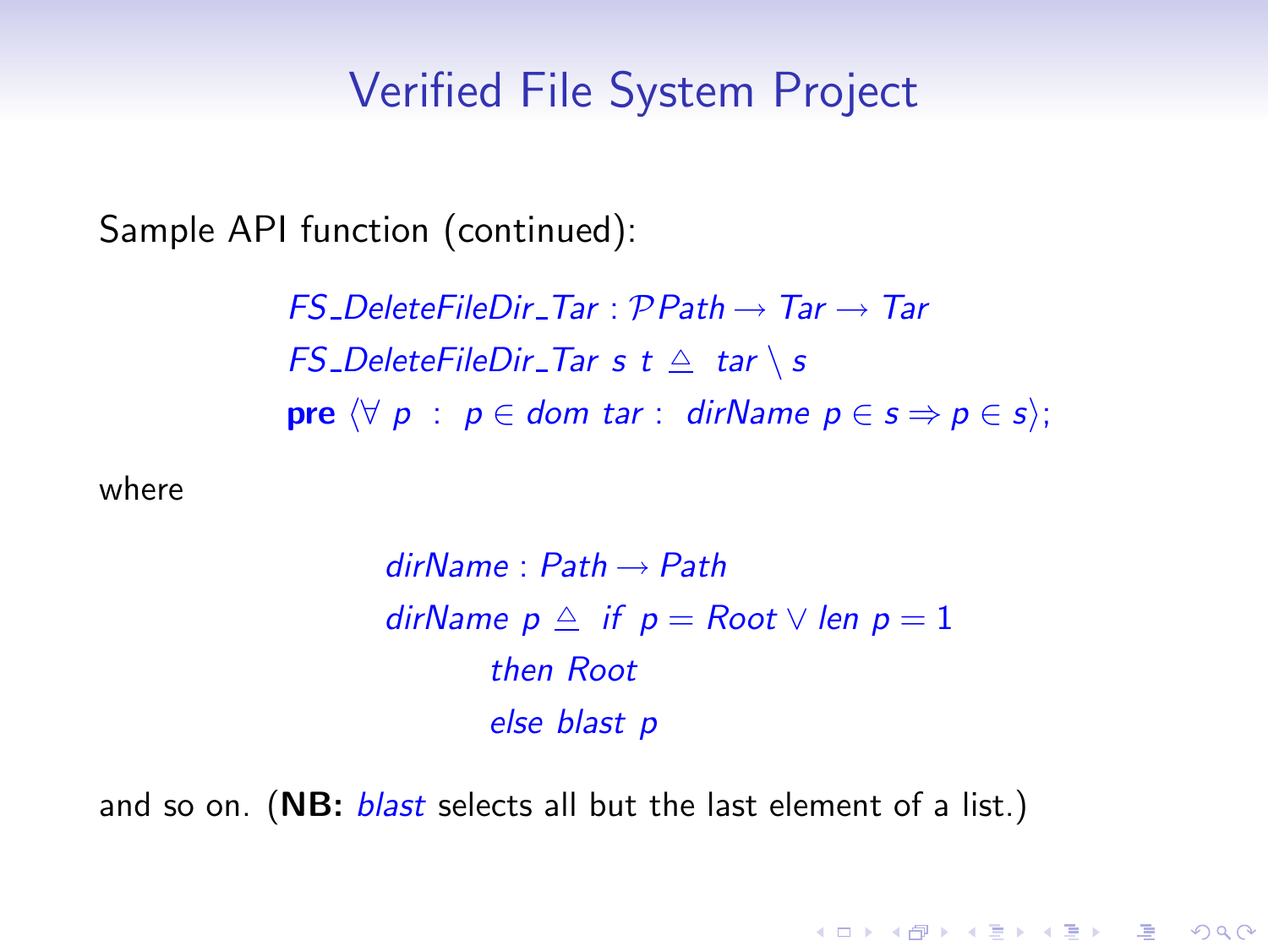#### Invariant structural synthesis (coreflexives)

- Real-size problems show where complexity is, namely the intricate structure involving nested datatype invariants.
- Need to calculate the associated coreflexives.
- Denoting by  $A_n$  the fact that datatype A is constrained by invariant  $p$ , we will write  $\in_{A_p}$  to denote the associated coreflexive, calculated by induction on the structure of types:

$$
\epsilon_X = id \tag{30}
$$

<span id="page-27-0"></span>
$$
\epsilon_{K_p} = \Phi_p \tag{31}
$$

<span id="page-27-1"></span>
$$
\epsilon_{(A \times B)_p} = (\epsilon_A \times \epsilon_B) \cdot \Phi_p \tag{32}
$$

$$
\epsilon_{(A+B)_{[p,q]}} = \epsilon_A \cdot \Phi_p + \epsilon_B \cdot \Phi_q \tag{33}
$$

$$
\epsilon_{(FA)_p} = F(\epsilon_A) \cdot \Phi_p \tag{34}
$$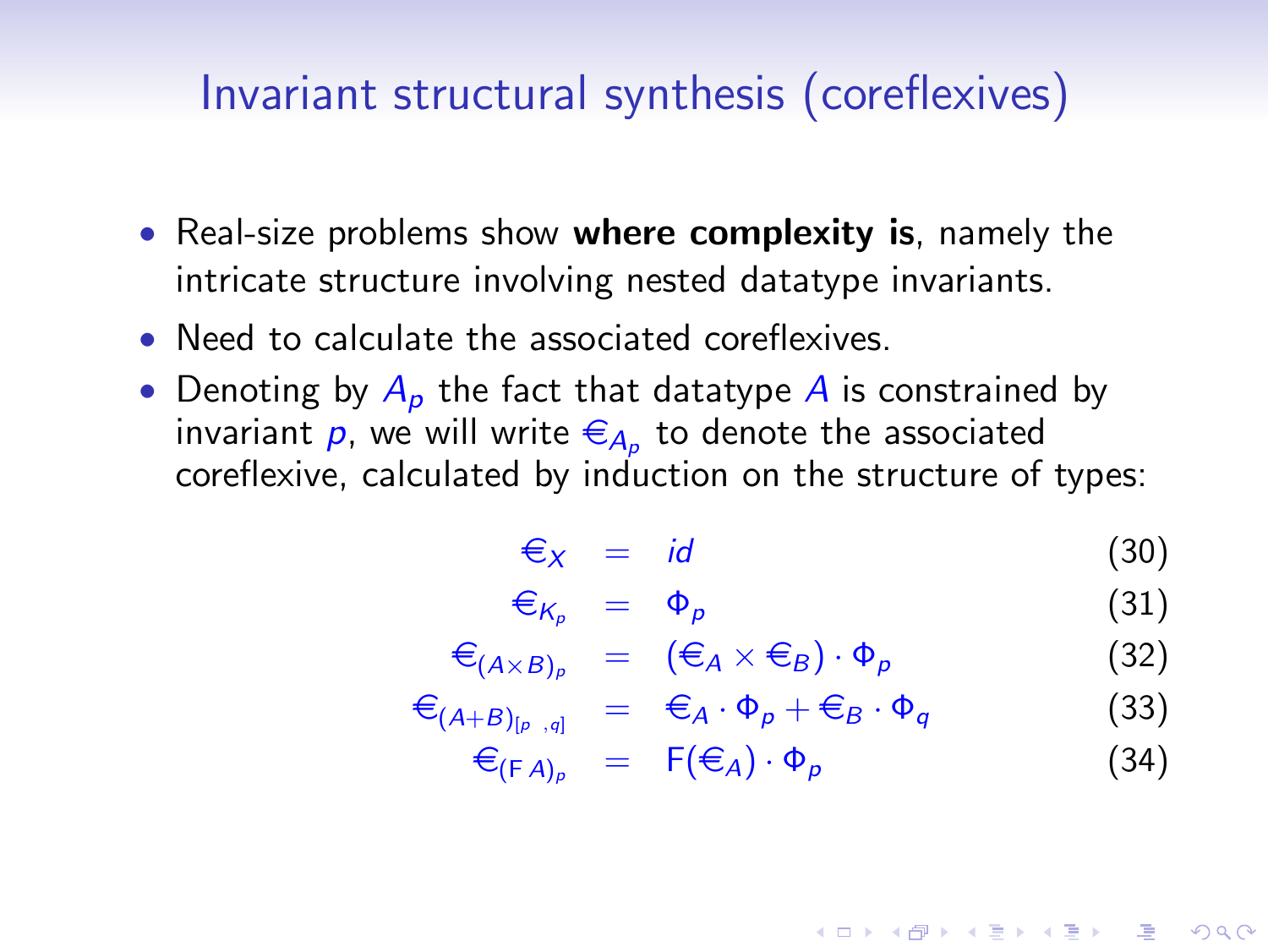#### Invariant structural synthesis (coreflexives)

#### Example:

 $\in$ System

<span id="page-28-0"></span> $=$  { [\(32\)](#page-27-0), for ri (= "referential integrity") the top level inv. }  $(\epsilon_{\text{OpenFileDescription}} \times \epsilon_{\text{Tar}}) \cdot \Phi_{\text{ri}}$ { OpenFileDescriptorTable has no invariant }  $(id \times \epsilon_{Tar}) \cdot \Phi_{ri}$  $=$  { [\(31\)](#page-27-1) for  $pc$  (= "prefix closed") denoting Tar's invariant }  $(id \times \Phi_{\text{nc}}) \cdot \Phi_{\text{ri}}$  (35)

**ADD 4 REPAIR AND A COA**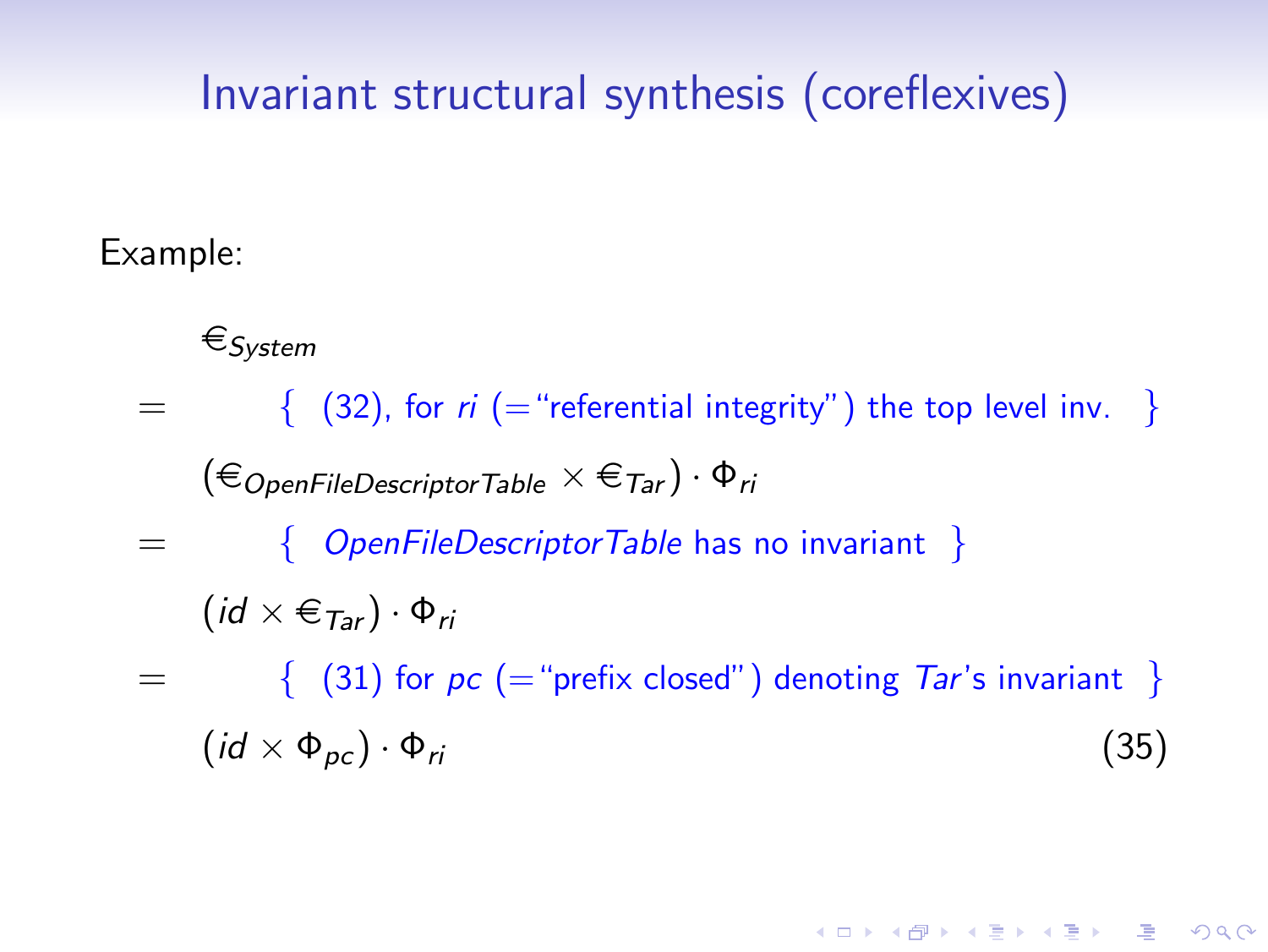#### Facing complexity

Need to "find structure" in the specification text:

• FS\_DeleteFileDir p has conditional "shape"

<span id="page-29-0"></span>
$$
c \to \langle f \cdot \Phi_p, \underline{k} \rangle, \langle id, g \rangle \tag{36}
$$

**ADD 4 REPAIR AND A COA** 

where

- c is the (main) if-then-else's condition
- f abbreviates FS\_DeleteFileDir\_System p
- $p$  is the precondition of  $f$
- k abbreviates FFS\_StatusSuccess
- g abbreviates FS\_DeleteFileDir\_Exception p

What's the advantage of pattern [\(36\)](#page-29-0)?

See the "divide and conquer" rules which follow: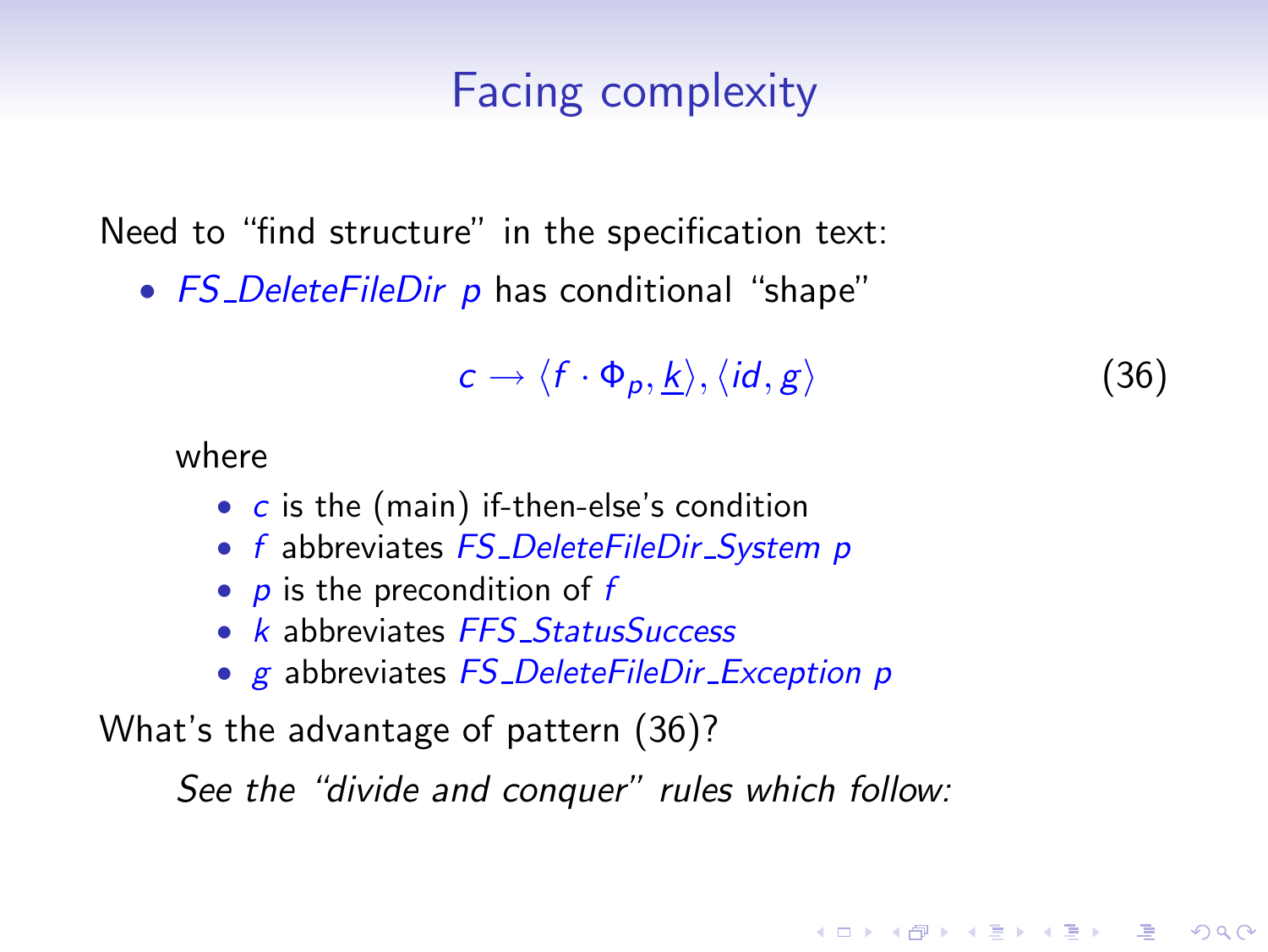Further to [\(5\)](#page-4-2), [\(7\)](#page-5-0), [\(9\)](#page-5-1):

• Trivial:

 $id \xleftarrow{R} \Phi \equiv \Phi \xleftarrow{R} \perp \equiv \Psi \xleftarrow{\perp} \Phi \equiv \text{True}$  (37)

• Trading:

<span id="page-30-1"></span><span id="page-30-0"></span>
$$
\Upsilon \xleftarrow{R} \Phi \cdot \Psi \equiv \Upsilon \xleftarrow{R \cdot \Phi} \Psi \qquad (38)
$$

• Composition (Fusion):

$$
\Psi \xleftarrow{R \cdot S} \Phi \quad \Leftarrow \quad \Psi \xleftarrow{R} \Upsilon \wedge \Upsilon \xleftarrow{S} \Phi \qquad (39)
$$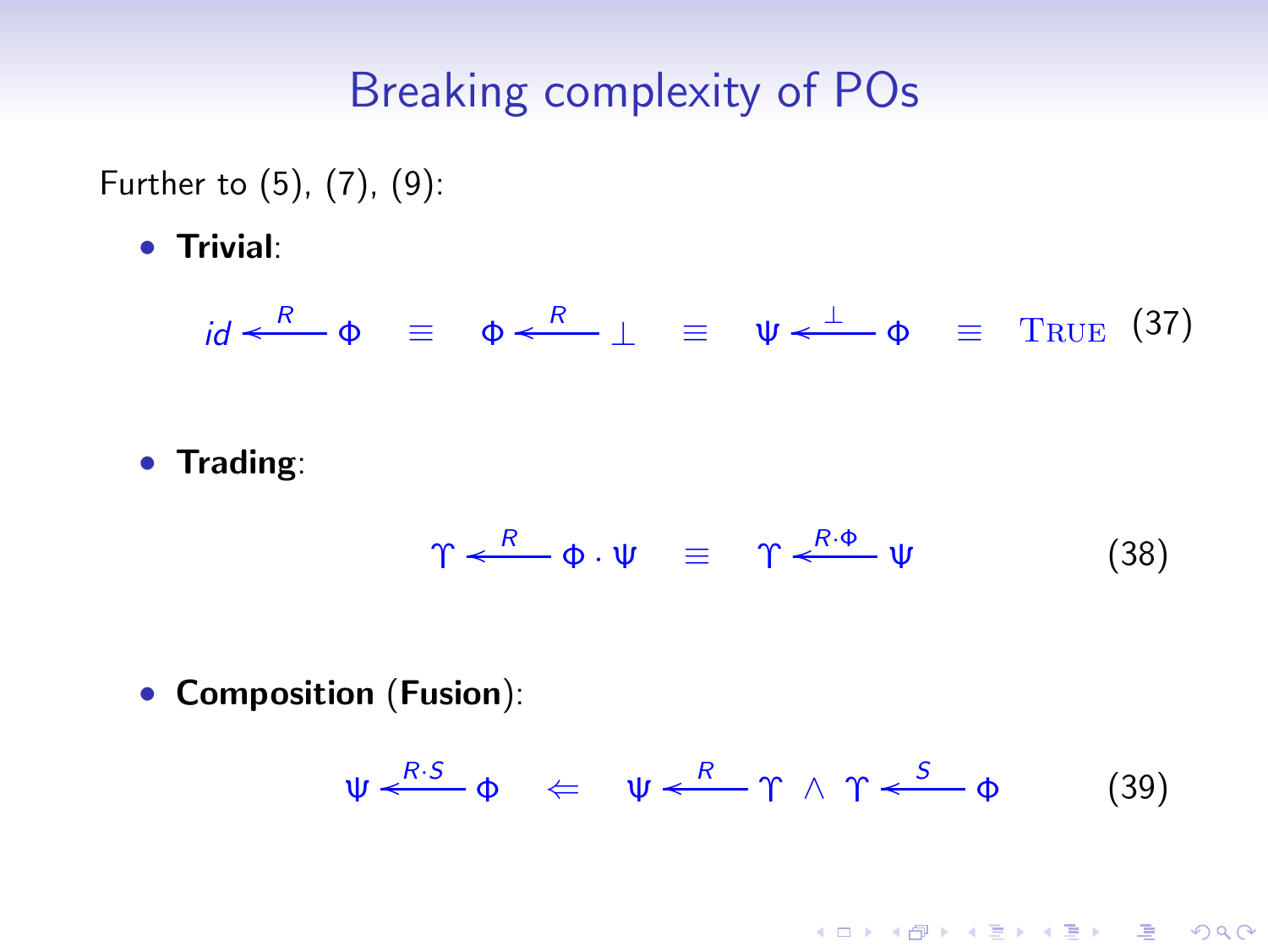• Split by conjunction:

<span id="page-31-1"></span> $\Psi_1 \cdot \Psi_2 \stackrel{R}{\longleftarrow} \Phi \equiv \Psi_1 \stackrel{R}{\longleftarrow} \Phi \wedge \Psi_2 \stackrel{R}{\longleftarrow} \Phi$  (40)

- generalizes [\(7\)](#page-5-0)
- Weakening/strengthening:

<span id="page-31-2"></span><span id="page-31-0"></span>
$$
\Psi \xleftarrow{R} \Phi \quad \Leftarrow \quad \Psi \supseteq \Theta \land \Theta \xleftarrow{R} \Upsilon \land \Upsilon \supseteq \Phi \qquad (41)
$$

• Separation:

$$
\Upsilon \cdot \Theta \leftarrow R \quad \Phi \cdot \Psi \quad \Leftarrow \quad \Upsilon \leftarrow R \quad \Phi \land \Theta \leftarrow R \quad \Psi \quad (42)
$$
\n
$$
\text{-\noutcome of (41), (40)}
$$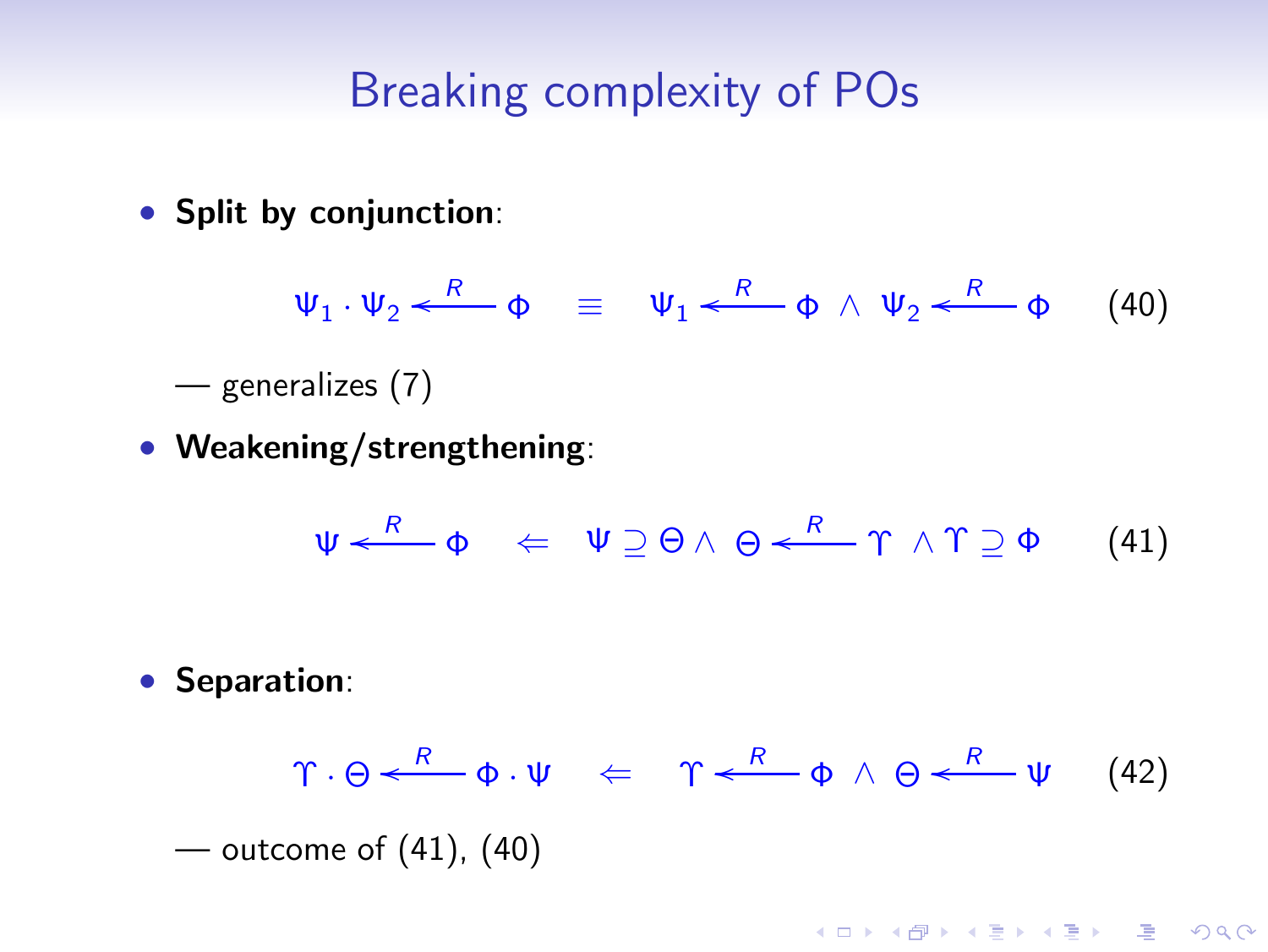• Splitting (functions):

<span id="page-32-1"></span><span id="page-32-0"></span>
$$
\Psi \times \Upsilon \xleftarrow{\langle f,g \rangle} \Phi \equiv \Psi \xleftarrow{f} \Phi \wedge \Upsilon \xleftarrow{g} \Phi \qquad (43)
$$

• Splitting (in general):

 $\Psi \times \Upsilon \stackrel{\langle R,S \rangle}{\longleftarrow} \Phi \equiv \Psi \stackrel{R}{\longleftarrow} \Phi \cdot \delta S \wedge \Upsilon \stackrel{S}{\longleftarrow} \Phi \cdot \delta R(44)$ 

• Product:

$$
\Phi' \times \Psi' \stackrel{R \times S}{\longleftarrow} \Phi \times \Psi \equiv \Phi' \stackrel{R}{\longleftarrow} \Phi \wedge \Psi' \stackrel{S}{\longleftarrow} \Psi \quad (45)
$$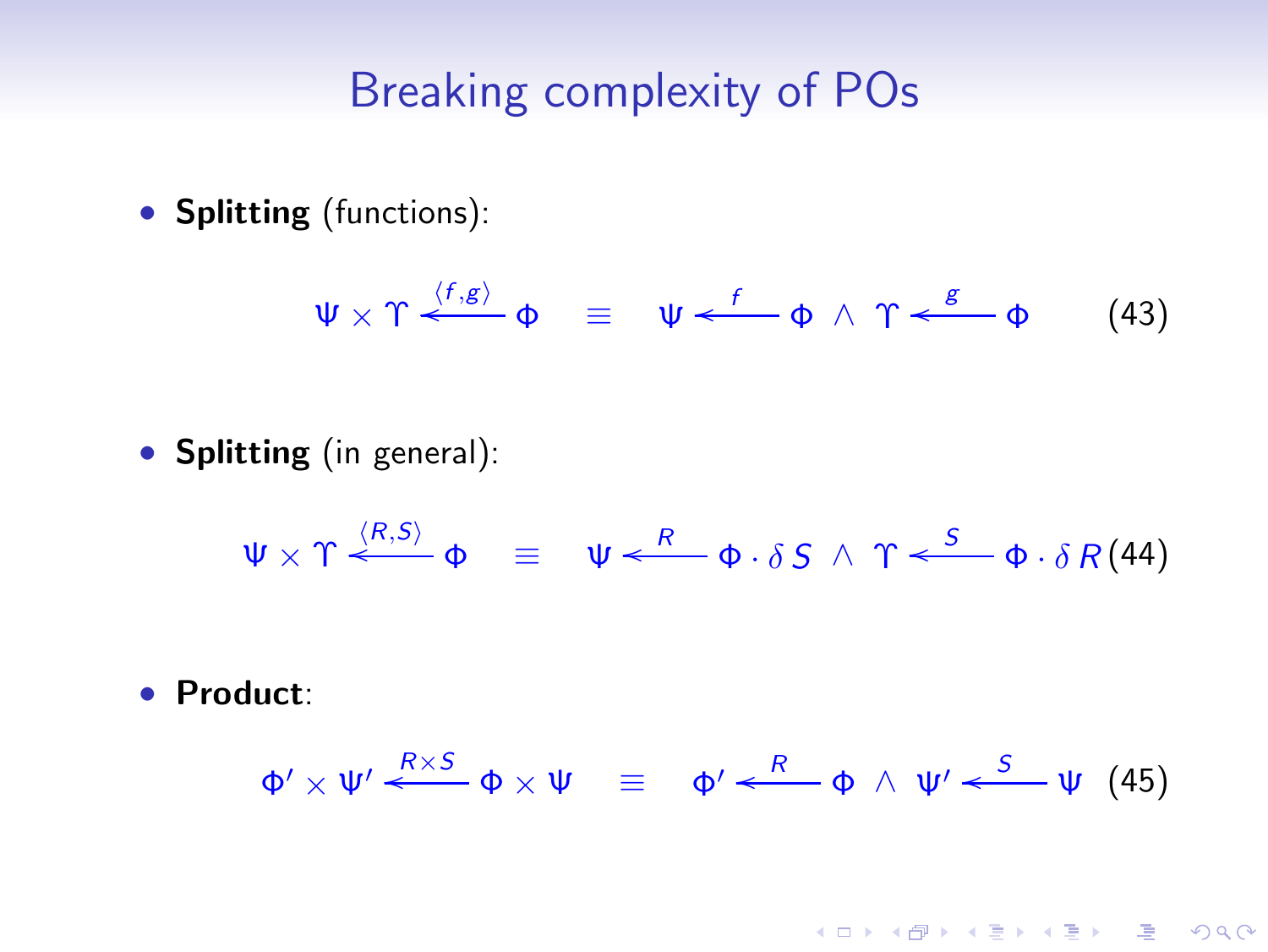#### • Conditional:

 $\Psi \stackrel{c \to R,S}{\longleftarrow} \Phi \equiv \Psi \stackrel{R}{\longleftarrow} \Phi \cdot \Phi_c \wedge \Psi \stackrel{S}{\longleftarrow} \Phi \cdot \Phi_{\neg c}$  (46)

<span id="page-33-0"></span>**ADD 4 REPAIR AND A COA** 

which generalizes [\(6\)](#page-5-2).

#### NB:

 $\mathbf{I}$ 

• Close relationship with Hoare logic axioms

— but note many **equivalences** instead of implications

**Exercise 7:** Use the PF-calculus to prove the correctness of the rules given above.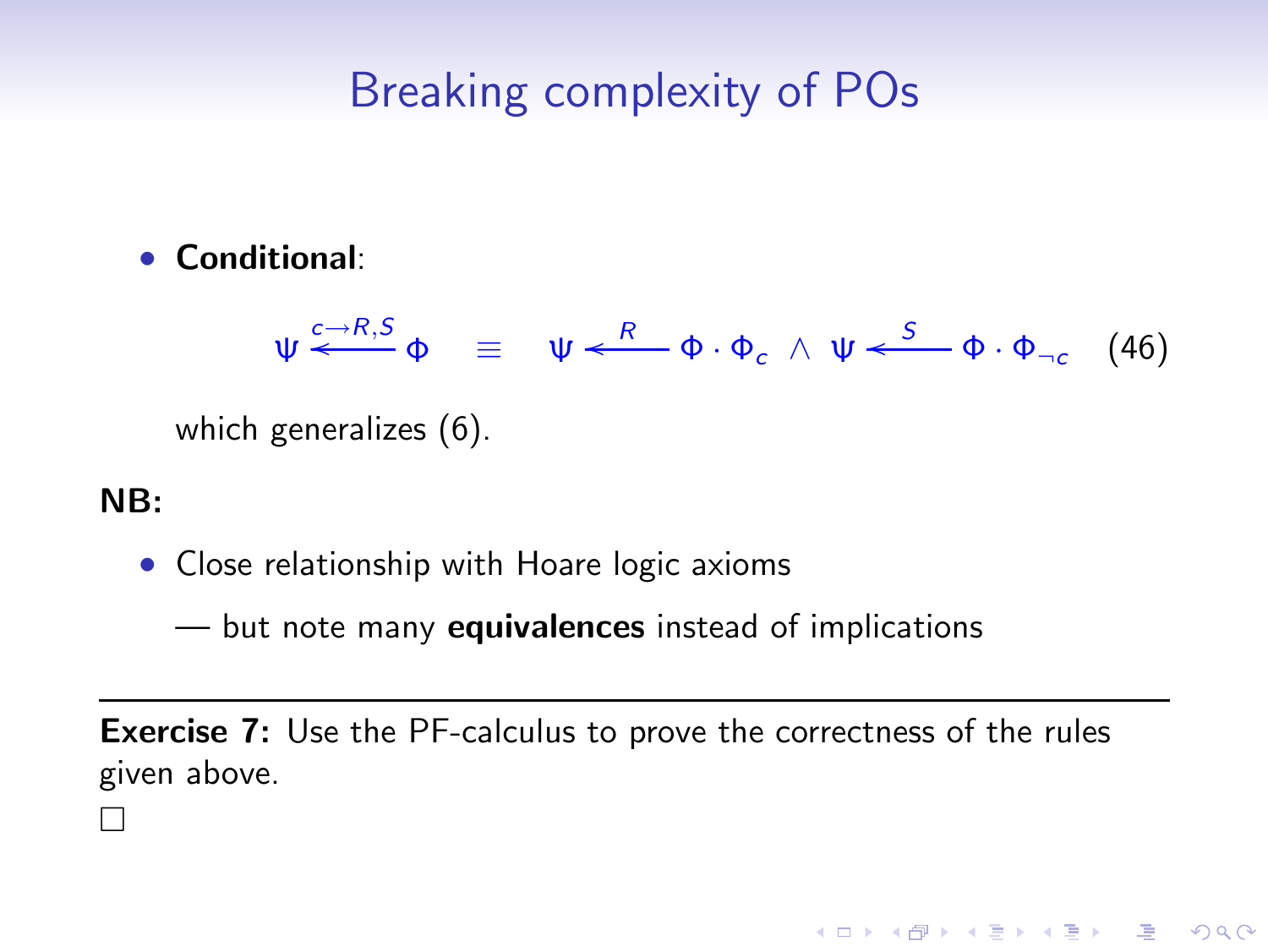Checking FS\_DeleteFileDir:

$$
\epsilon_{System \times FFS\_Status} \leftarrow \epsilon_{System} \epsilon_{System}
$$
\n
$$
\equiv \{ (36) \}
$$
\n
$$
\epsilon_{System} \times id \leftarrow \epsilon_{\neg \langle f \cdot \Phi_p, \underline{k} \rangle, \langle id, g \rangle} \epsilon_{System}
$$
\n
$$
\equiv \{ \text{conditional } (46) \}
$$
\n
$$
\epsilon_{System} \times id \leftarrow \epsilon_{System} \cdot \Phi_c
$$
\n
$$
\epsilon_{System} \times id \leftarrow \epsilon_{System} \cdot \Phi_c
$$
\n
$$
\epsilon_{System} \times id \leftarrow \epsilon_{System} \cdot \Phi_{\neg c}
$$

K ロ ▶ K 레 ▶ K 코 ▶ K 코 ▶ 『코 │ ◆ 9 Q Q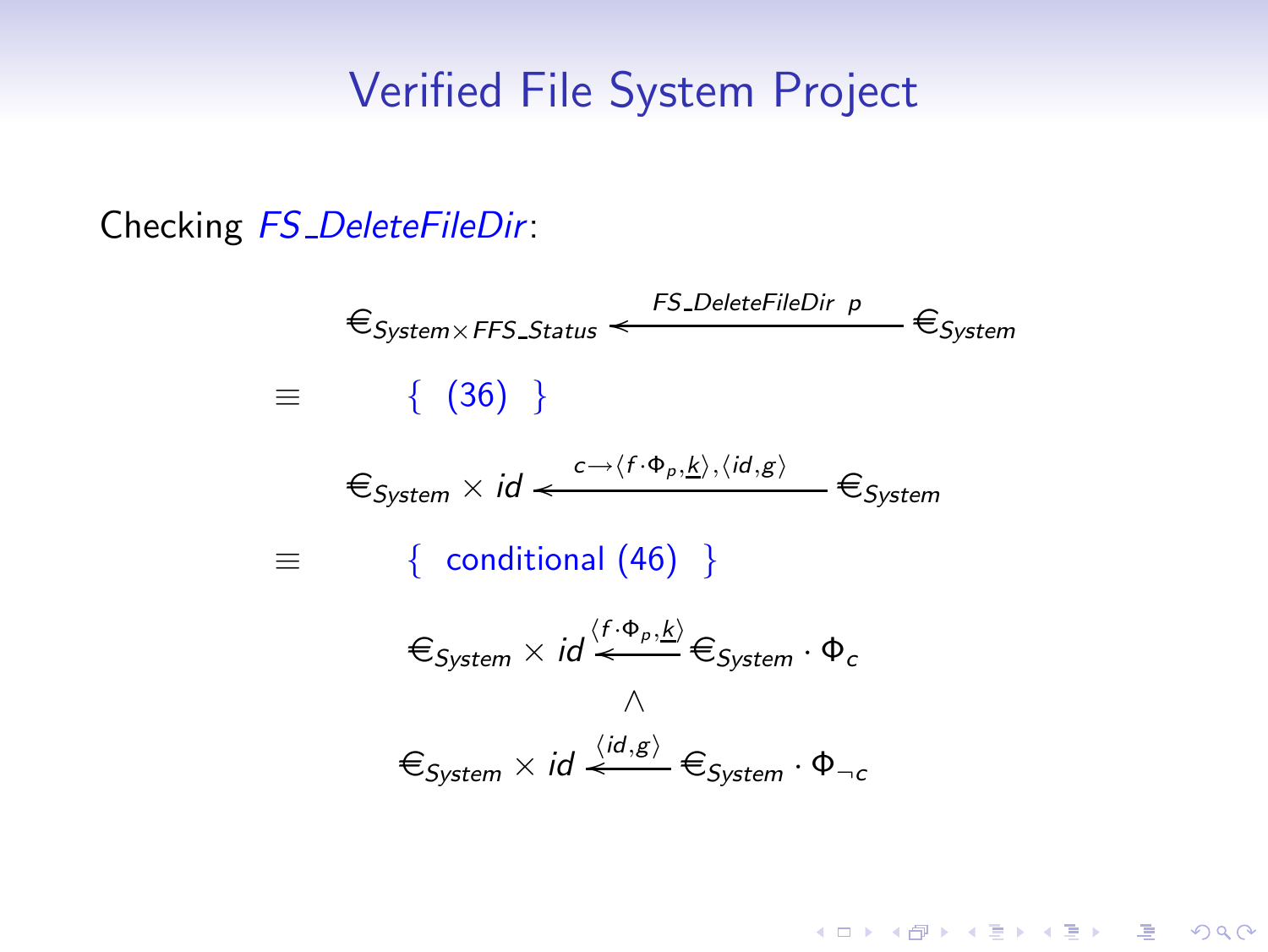

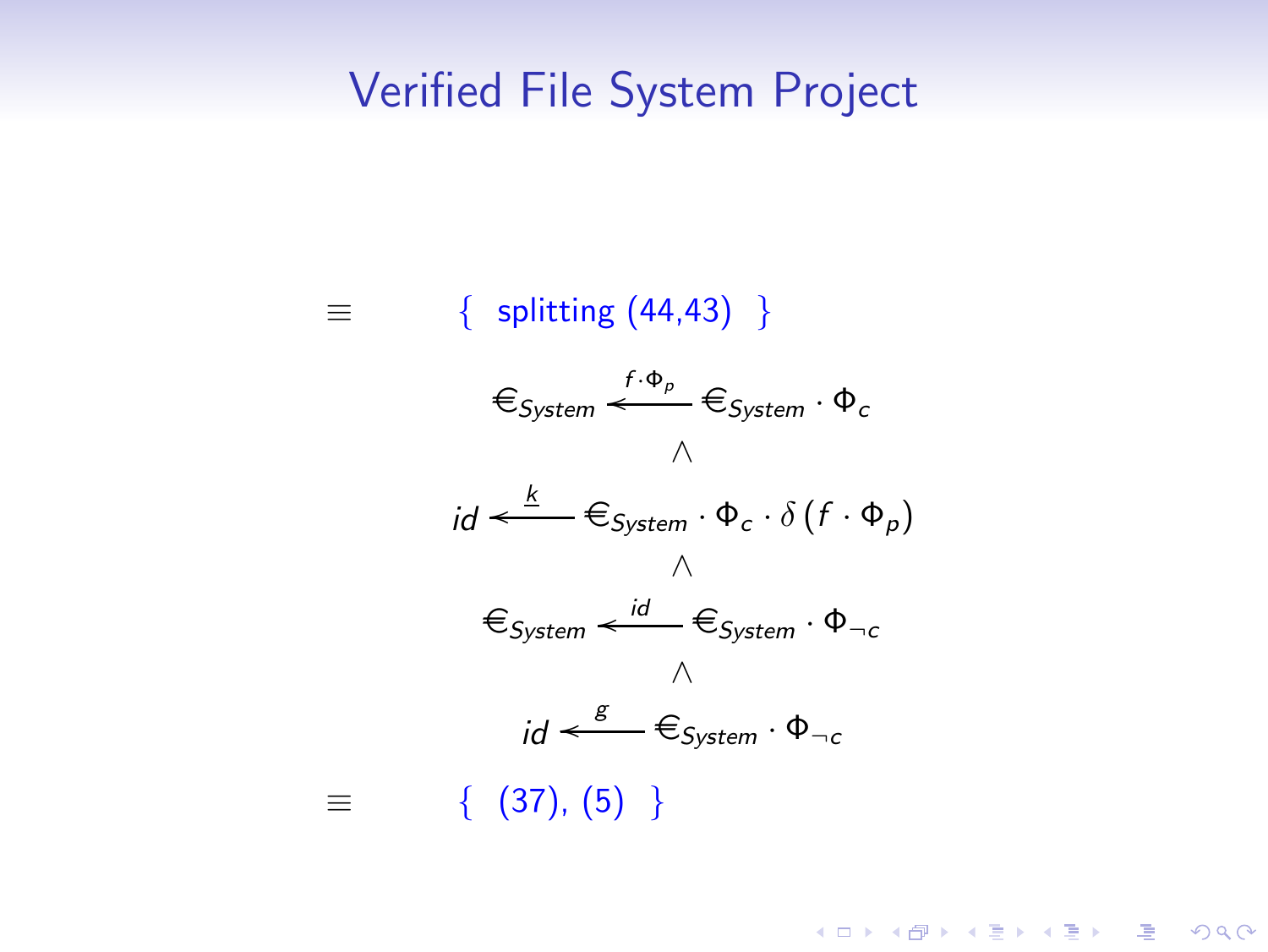$$
\epsilon_{System} \leftarrow f \cdot \Phi_{p}
$$
\n
$$
\equiv \{ \text{ trading } (38), \text{unfold } \epsilon_{System} (35) \}
$$
\n
$$
\equiv \{ \text{ trading } (38), \text{unfold } \epsilon_{System} (35) \}
$$
\n
$$
\leftarrow \{ \text{ separating } (42) \}
$$
\n
$$
\Phi_{ri} \leftarrow f \cdot \Phi_{p} \cdot \Phi_{c}
$$
\n
$$
\Phi_{ri} \leftarrow f \cdot \Phi_{p} \cdot \Phi_{c}
$$
\n
$$
\Phi_{ri} \leftarrow f \cdot \Phi_{p} \cdot \Phi_{c}
$$
\n
$$
\equiv \{ \text{ trading } (38) \text{ and implication } c \Rightarrow p \}
$$
\n
$$
\Phi_{ri} \leftarrow f \cdot \Phi_{pi} \cdot \Phi_{c}
$$
\n
$$
\Phi_{ri} \leftarrow f \cdot \Phi_{pi} \cdot \Phi_{c}
$$
\n
$$
\Phi_{ri} \leftarrow f \cdot \Phi_{pi} \cdot \Phi_{c}
$$
\n
$$
\Phi_{p} \leftarrow f \cdot \Phi_{p} \cdot \Phi_{p} \cdot \Phi_{c}
$$

K ロ ▶ K 레 ▶ K 코 ▶ K 코 ▶ 『코 │ ◆ 9 Q Q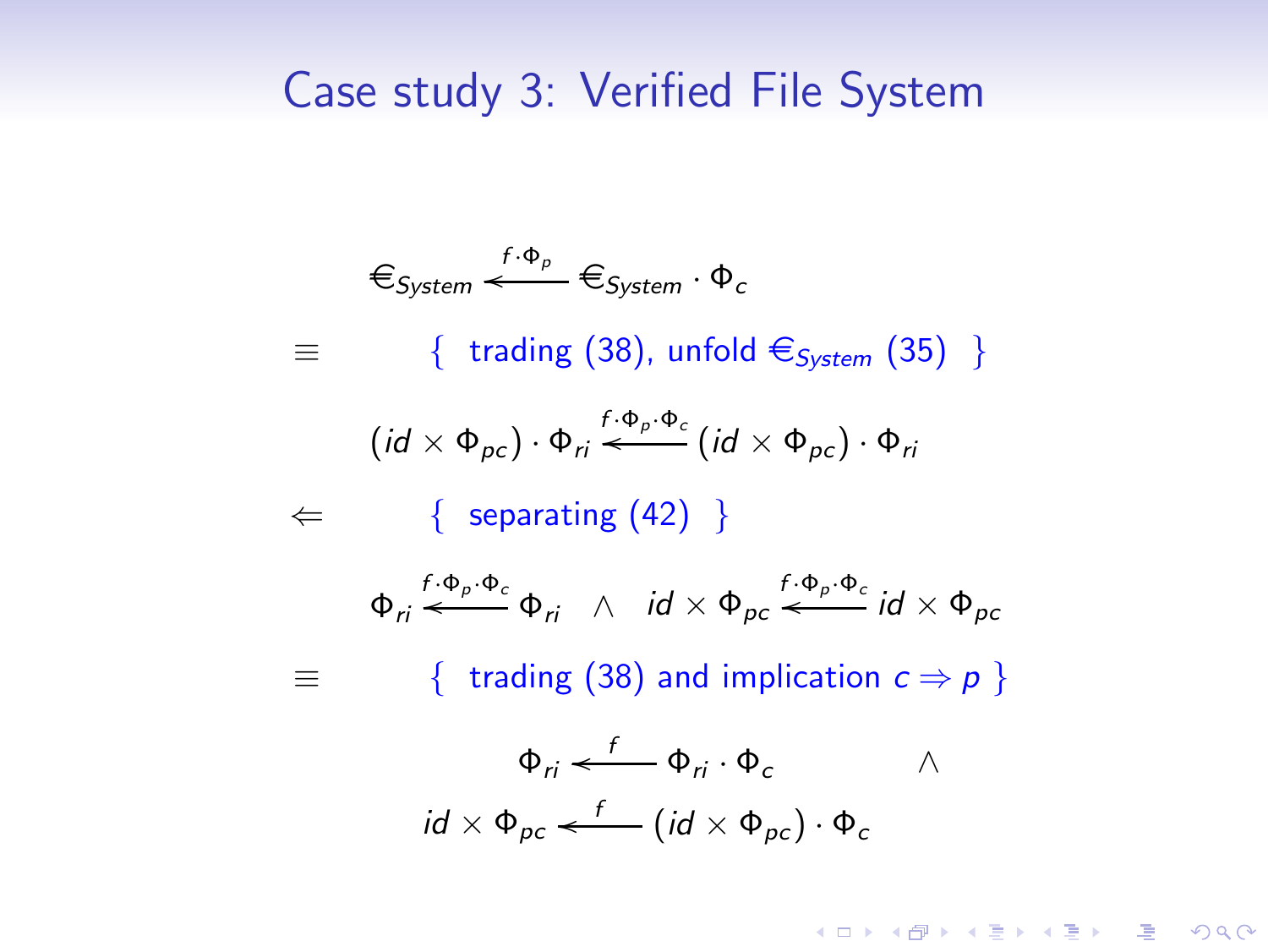- So much for PO calculation "in-the-large".
- Going "in-the-small" means spelling out invariants, functions and pre-conditions and reason as in the previous case studies
- Let us pick the first PO,  $\phi_{ri} \stackrel{f}{\longleftarrow} \phi_{ri} \cdot \phi_c$ , for example.
- As earlier on, we go pointwise and try to rewrite  $ri(f(M, N))$ — M keeps open file descriptors, N the file contents — into  $ri(M, N)$  + a weakest precondition; then we compare the outcome with what the designer wrote  $(\Phi_c)$ .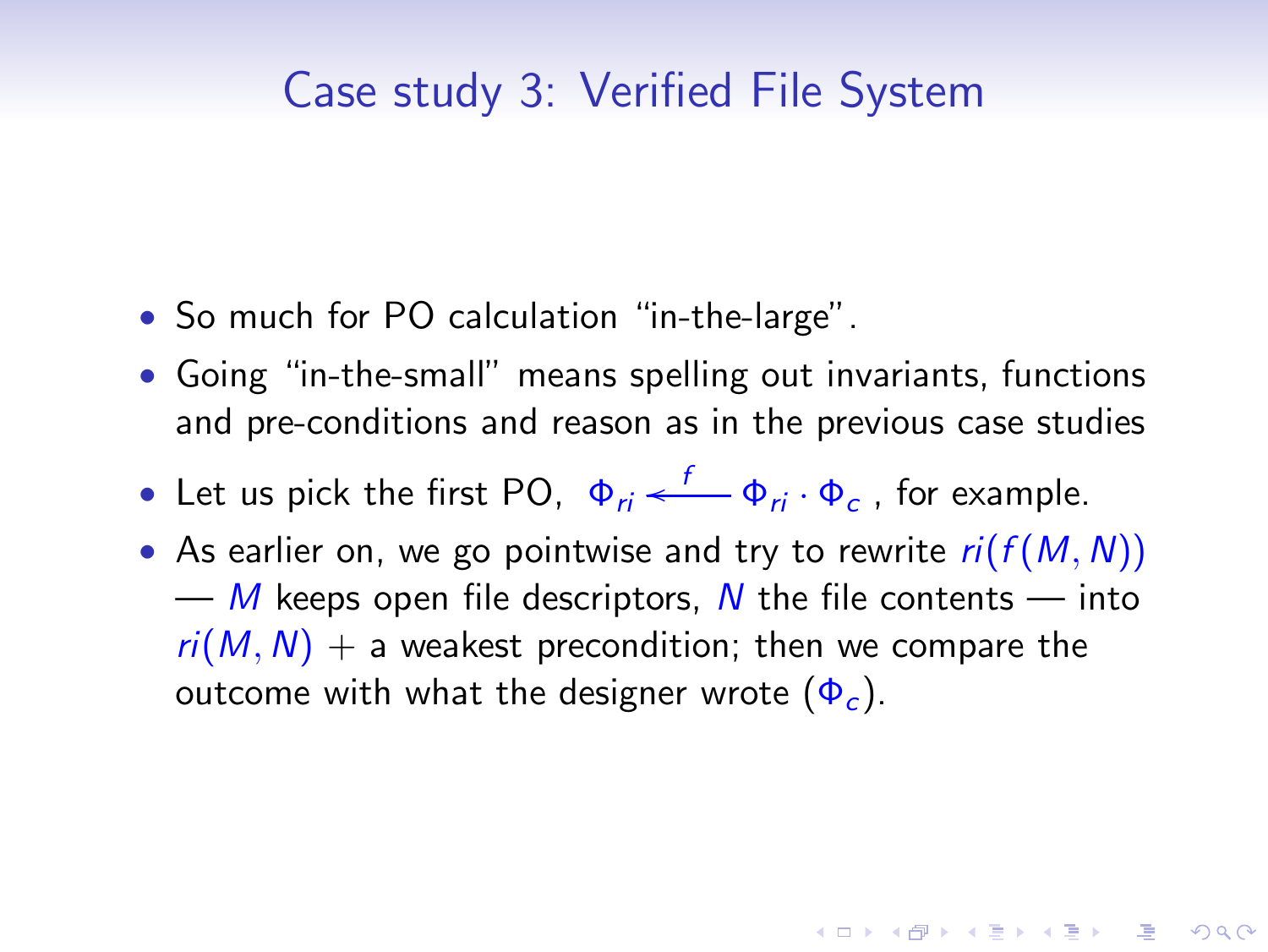Clearly, from slide [25](#page-24-0) we infer

 $ri(M, N) \triangleq \rho (path \cdot M) \subseteq \delta N$ 

cf. diagram



which is a referential integrity constraint relating paths in open-file descriptors and paths in the file store  $N$ . PF calculation will lead to

> <span id="page-38-0"></span> $ri(M, N) \triangleq path \cdot M \subseteq N^{\circ}$  $(47)$

> > **ADD 4 REPAIR AND A COA**

thanks to [\(64\)](#page-45-0) etc.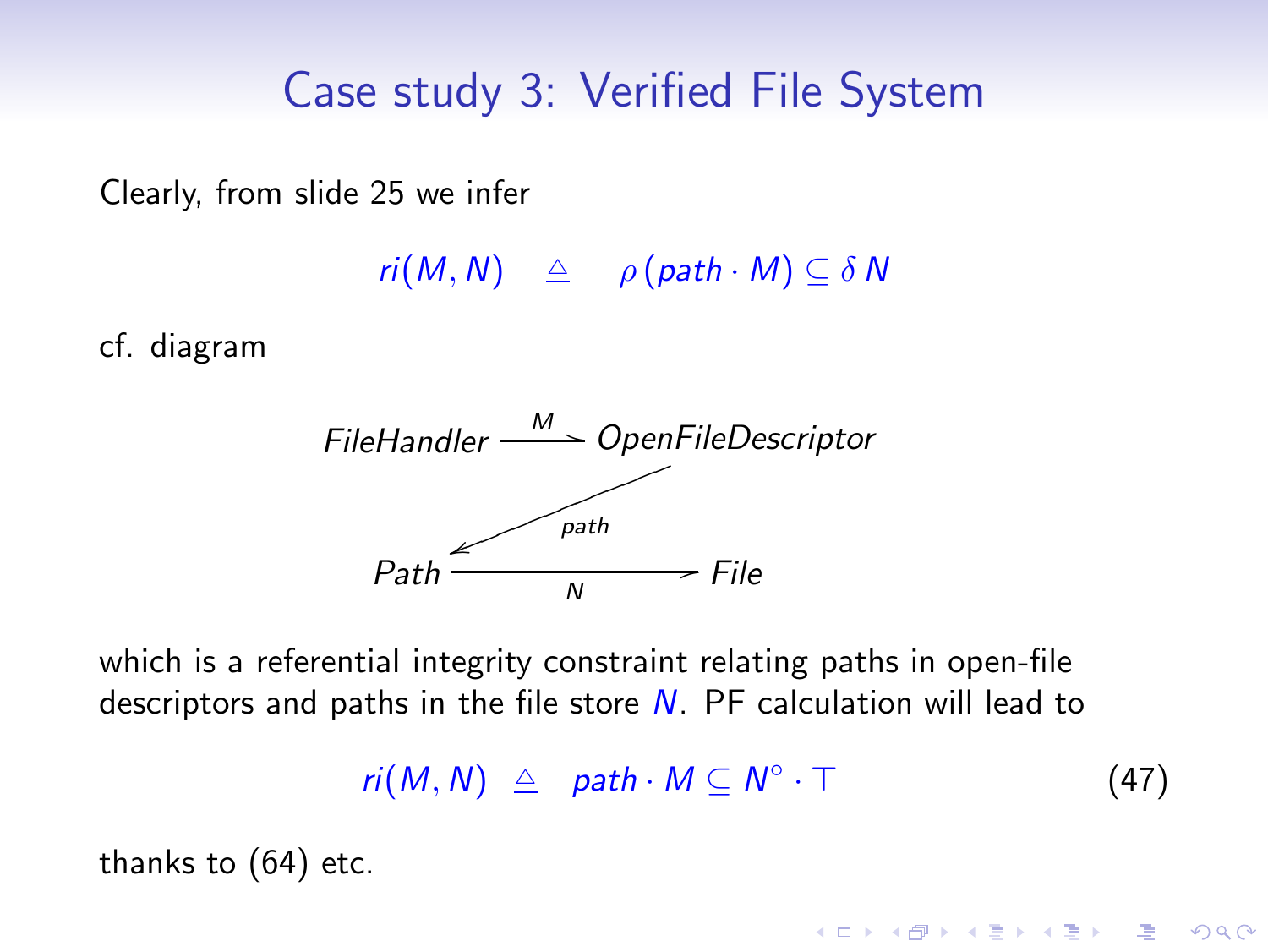We calculate:

 $ri(f(M, N))$  $=$  {  $(36)$ } ri(FS DeleteFileDir System p (M, N))  $=$  {  $FS\_DeleteFileDir\_Tar \; s \; t \; \triangleq \; tar \; \setminus \; s \; \text{etc}$  }  $ri(M, N \cdot \neg \rho p)$ 

We can generalize from single path  $p$  to a set  $S$  of paths:

 $ri(M, N \cdot \Phi_{\neg S})$  $\equiv$  { [\(47\)](#page-38-0) }  $path \cdot M \subseteq (N \cdot \Phi_{\neg S})^{\circ} \cdot \top$ ≡ { converses [\(50,](#page-42-1)[51,](#page-42-2) [54\)](#page-43-0) }

**YO A REAR OF YOUR**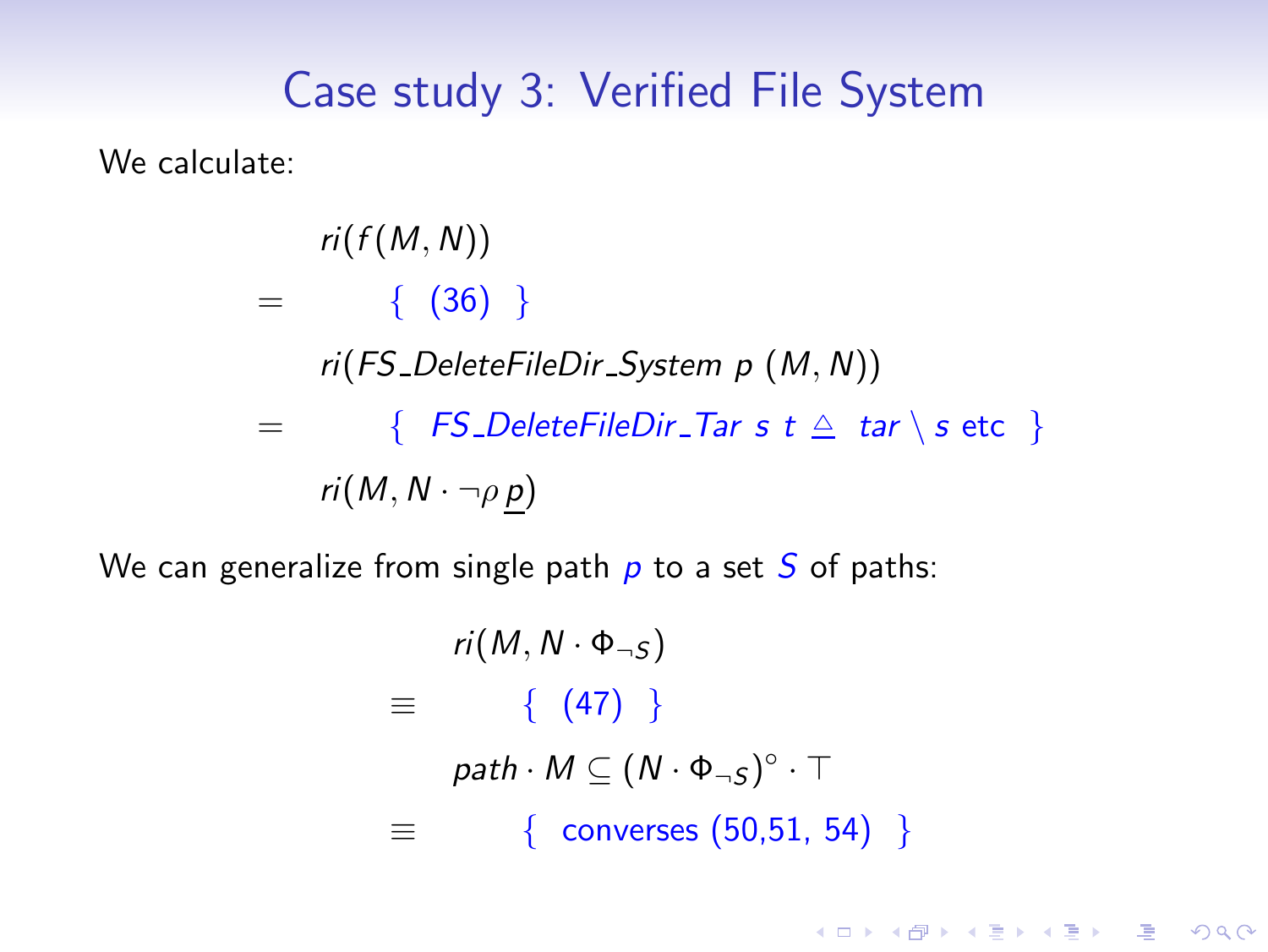$path \cdot M \subseteq \Phi_{\neg S} \cdot N^{\circ} \cdot \top$  $\equiv$  { [\(66\)](#page-45-1), coreflexives [\(55\)](#page-43-1), ( $\cdot$ T) distribution }  $\mathsf{path} \cdot \mathsf{M} \subseteq \Phi_{\neg \mathsf{S}} \cdot \top \cap \mathsf{N}^\circ \cdot \top$  $\equiv$  {  $\cap$ -universal [\(52\)](#page-43-2) }  $path \cdot M \subseteq \Phi_{\neg S} \cdot \top \ \wedge \ path \cdot M \subseteq N^{\circ} \cdot \top$  $\equiv$  { "al-djabr" ; [\(47\)](#page-38-0) }  $M \subseteq path^\circ \cdot \Phi_{\neg S} \cdot \top$   $\wedge ri(M, N)$  ${\overline{\bf x}}$   ${\overline{\bf x}}$   ${\overline{\bf x}}$ ≡ { going pointwise }  $\forall b : b \in rng M : path b \notin S$  ∧ ri(M, N)

**YO A REAR OF YOUR**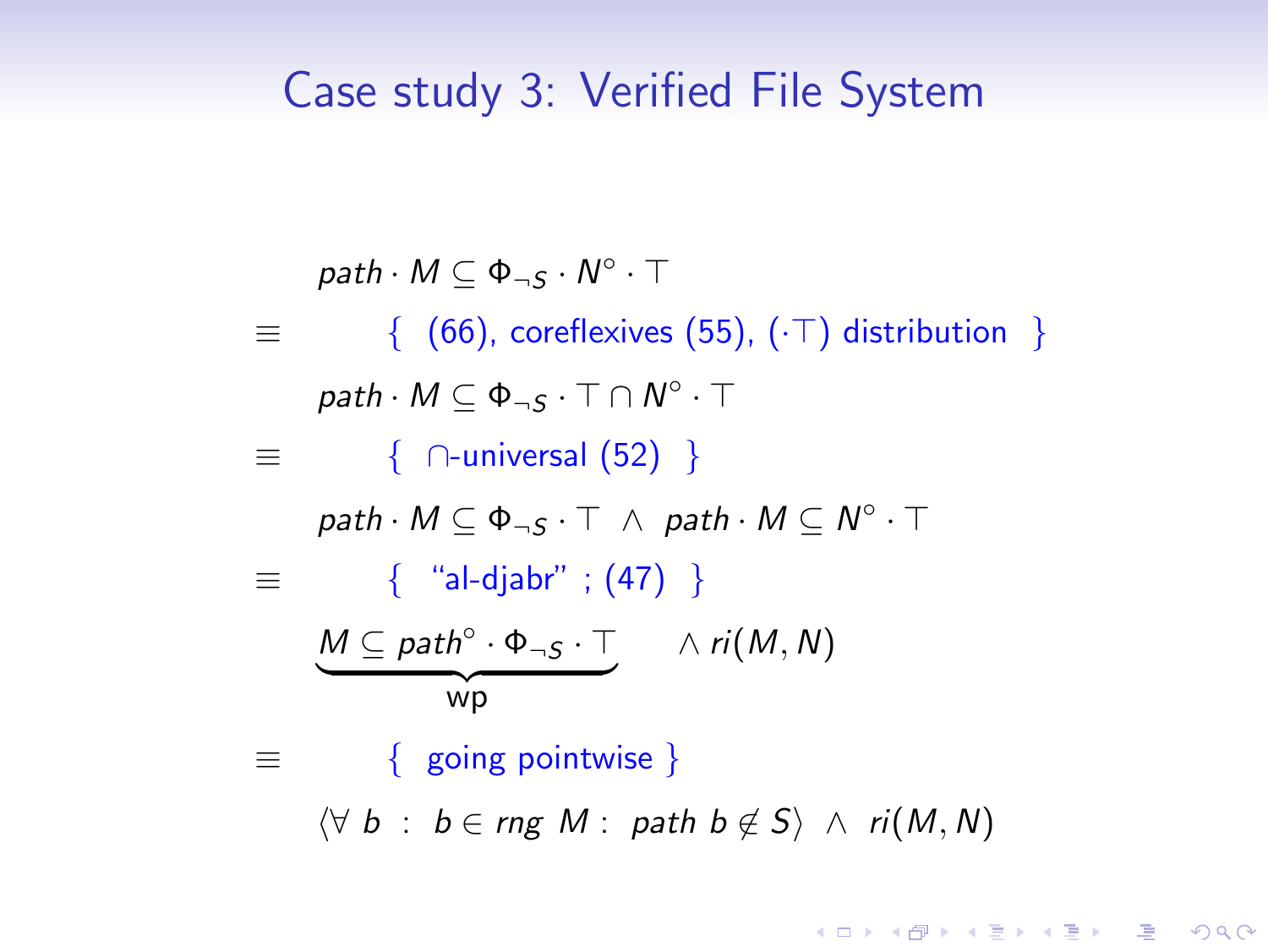# **Summary**

- Thus we've checked (part) of the pre-condition of FS DeleteFileDir System, recall slide [25](#page-24-0)
- The other checks are performed in a similar way.
- Two levels of PO calculation: **in-the-large** (PO level) and in-the-small (where PF-notation describes data).
- PO-level useful in preparing POs for a theorem prover, recall diagram of slide [3.](#page-2-0)

**YO A REAR OF YOUR**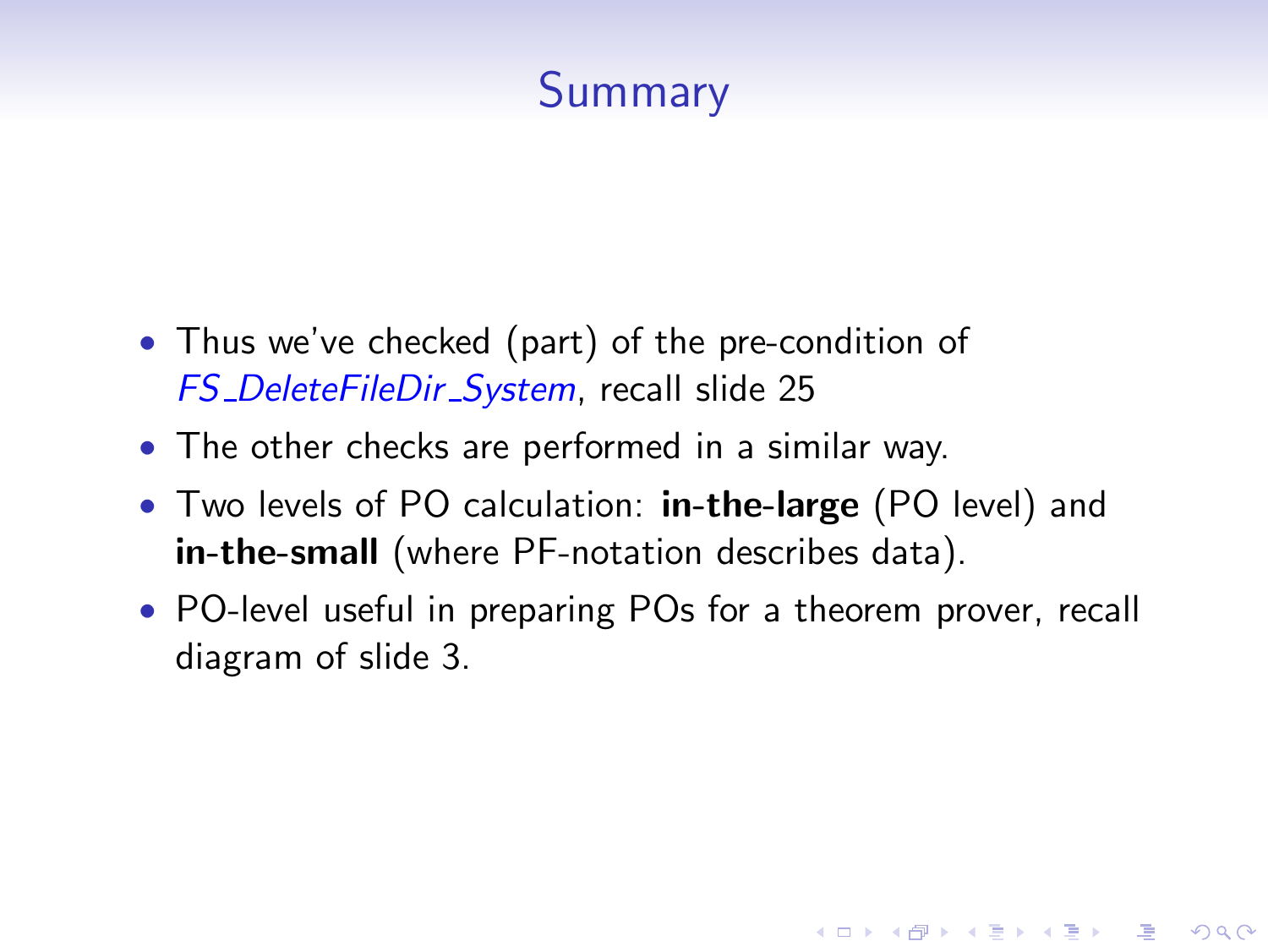"Napkin" rule:

$$
b(f^{\circ}\cdot R\cdot g)a \equiv (f\;b)R(g\;a) \qquad (48)
$$

Converses:

<span id="page-42-2"></span><span id="page-42-1"></span><span id="page-42-0"></span>
$$
(R \cup S)^{\circ} = R^{\circ} \cup S^{\circ}
$$
  
\n
$$
(R \cdot S)^{\circ} = S^{\circ} \cdot R^{\circ}
$$
  
\n
$$
(R^{\circ})^{\circ} = R
$$
  
\n(50)  
\n(51)

K ロ ▶ K 레 ▶ K 코 ▶ K 코 ▶ 『코 │ ◆ 9 Q Q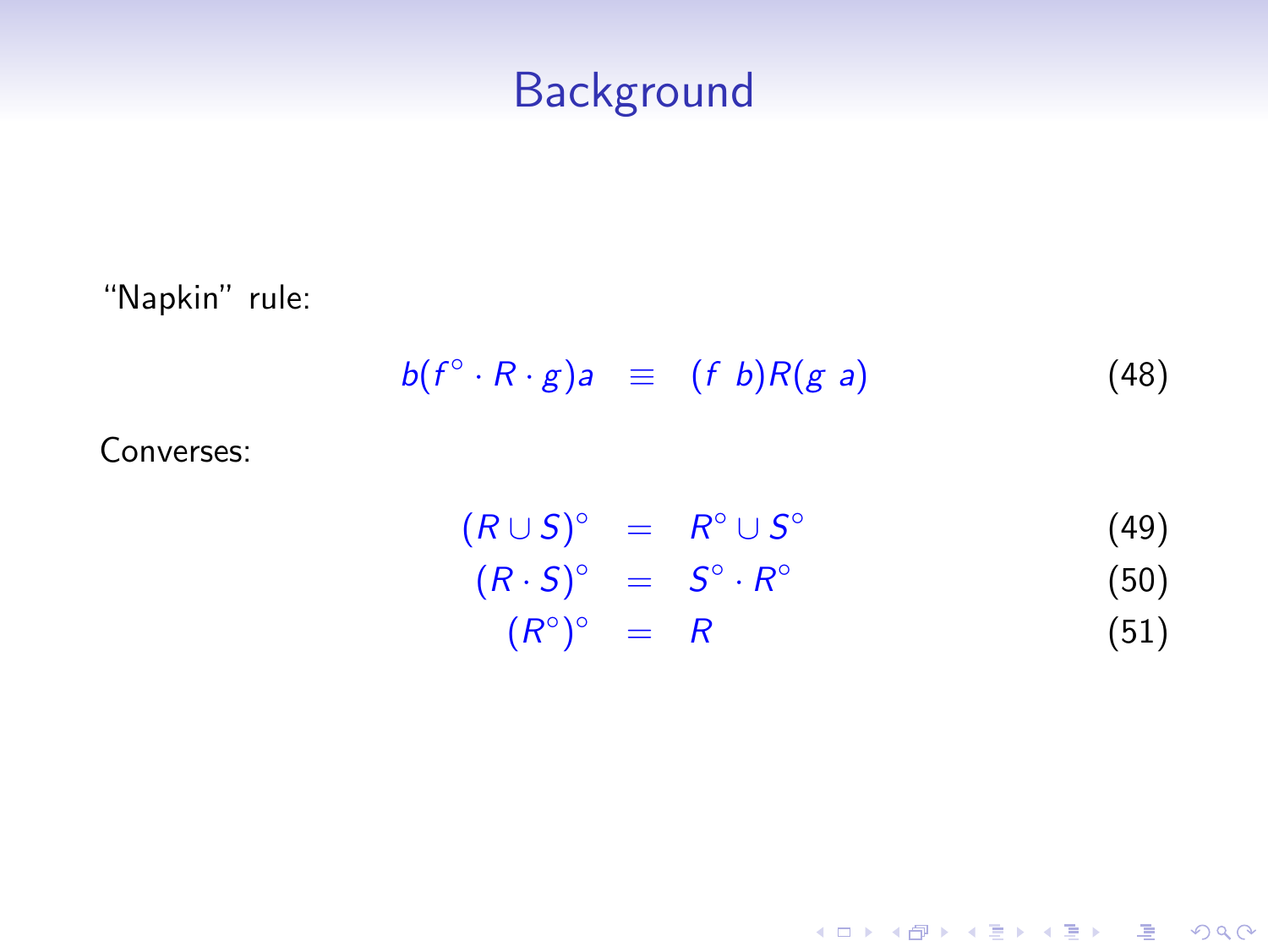Meet and join:

$$
X \subseteq R \cap S \equiv X \subseteq R \land X \subseteq S \qquad (52)
$$
  

$$
R \cup S \subseteq X \equiv R \subseteq X \land S \subseteq X \qquad (53)
$$

Coreflexives are symmetric and transitive:

<span id="page-43-2"></span><span id="page-43-0"></span>
$$
\Phi^{\circ} = \Phi = \Phi \cdot \Phi \tag{54}
$$

Meet of two coreflexives is composition:

<span id="page-43-1"></span>
$$
\Phi \cap \Psi = \Phi \cdot \Psi \tag{55}
$$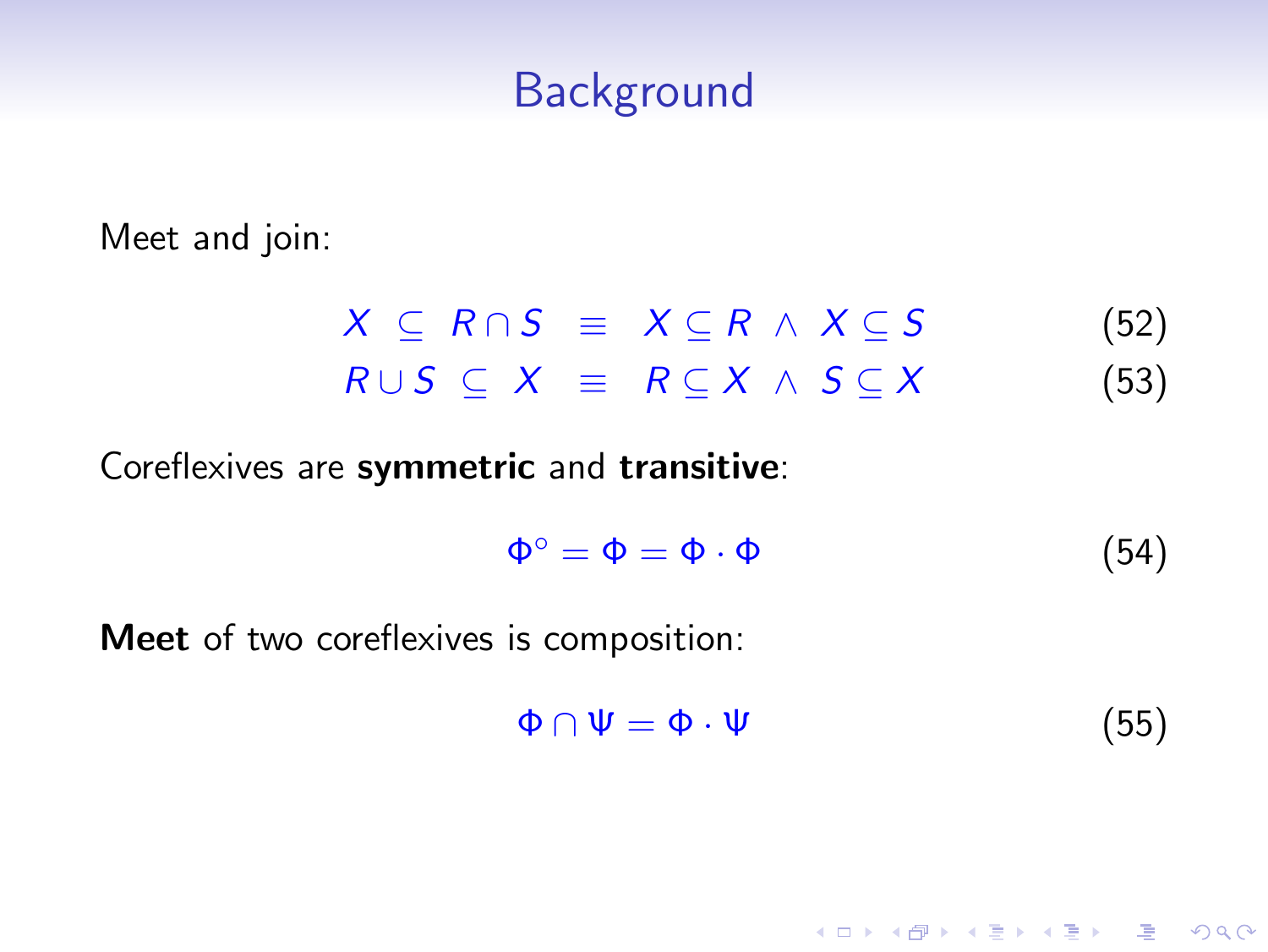**Equality** on relations  $B \xleftarrow{R,S} A$ :

<span id="page-44-3"></span>
$$
R = S \equiv R \subseteq S \wedge S \subseteq R \tag{56}
$$

Alternative to  $(56)$  — indirect equality rules:

$$
R = S \equiv \langle \forall X : : (X \subseteq R \equiv X \subseteq S) \rangle
$$
 (57)  

$$
\equiv \langle \forall X : : (R \subseteq X \equiv S \subseteq X) \rangle
$$
 (58)

Shunting rules:

<span id="page-44-4"></span><span id="page-44-2"></span><span id="page-44-0"></span>

| $f \cdot R \subseteq S \equiv R \subseteq f^{\circ} \cdot S$ |  | (59) |
|--------------------------------------------------------------|--|------|
| $R \cdot f^{\circ} \subseteq S \equiv R \subseteq S \cdot f$ |  | (60) |

Therefore

<span id="page-44-1"></span>
$$
f \cdot (R \cup S) = f \cdot R \cup f \cdot S \tag{61}
$$

K □ ▶ K @ ▶ K 할 ▶ K 할 ▶ ( 할 ) 1000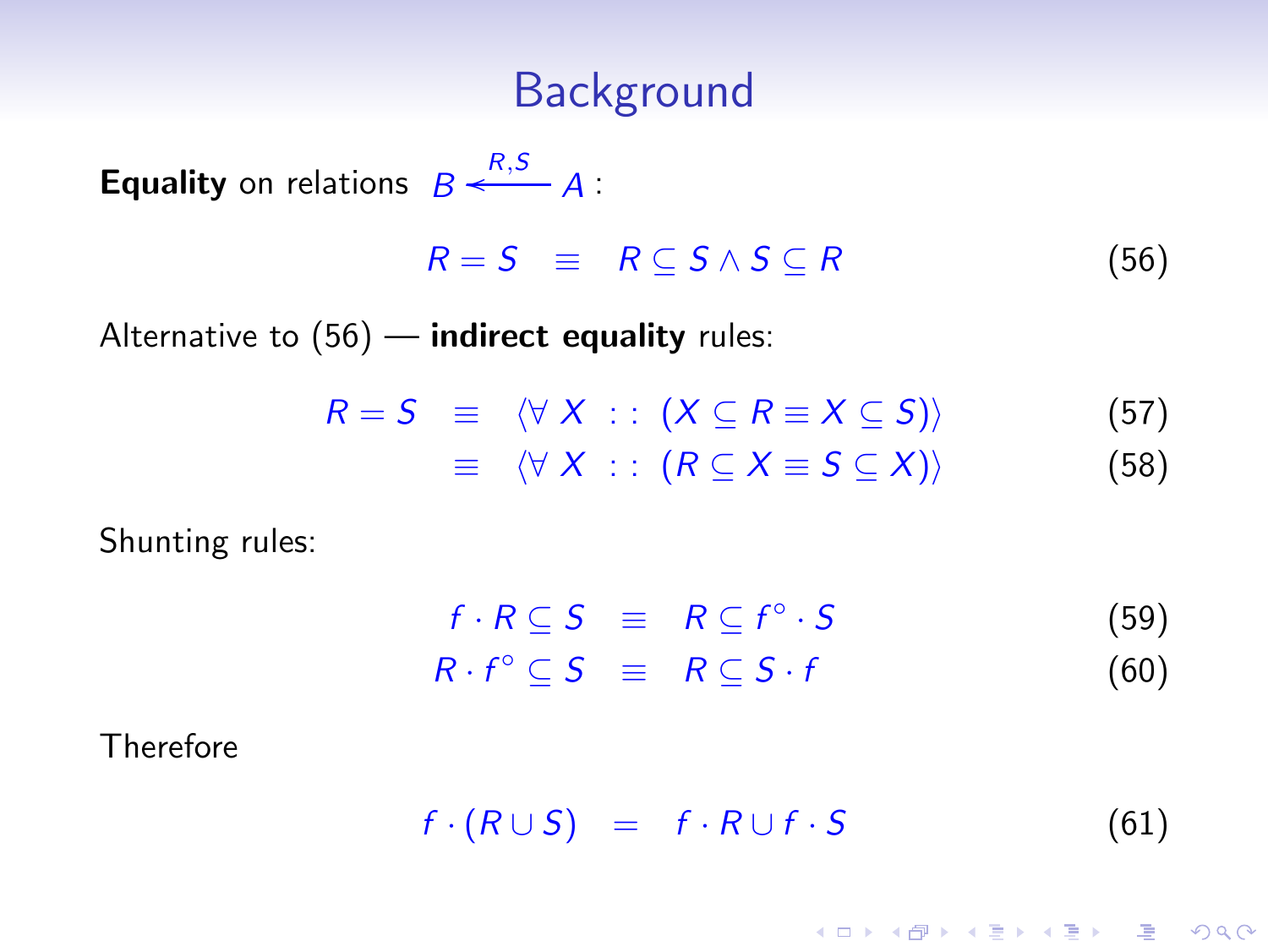Kernel, image (the same for respectively  $\delta, \rho$ ):

 $\ker(R^{\circ}) = \operatorname{img} R$  (62)  $\operatorname{img}(R^{\circ}) = \ker R$  (63)

Range:

<span id="page-45-0"></span>
$$
\rho R \subseteq \Phi \equiv R \subseteq \Phi \cdot \top \tag{64}
$$

Domain/range elimination:

<span id="page-45-1"></span> $\top \cdot \delta R = \top \cdot R$  (65)  $\rho R \cdot \top = R \cdot \top$  (66)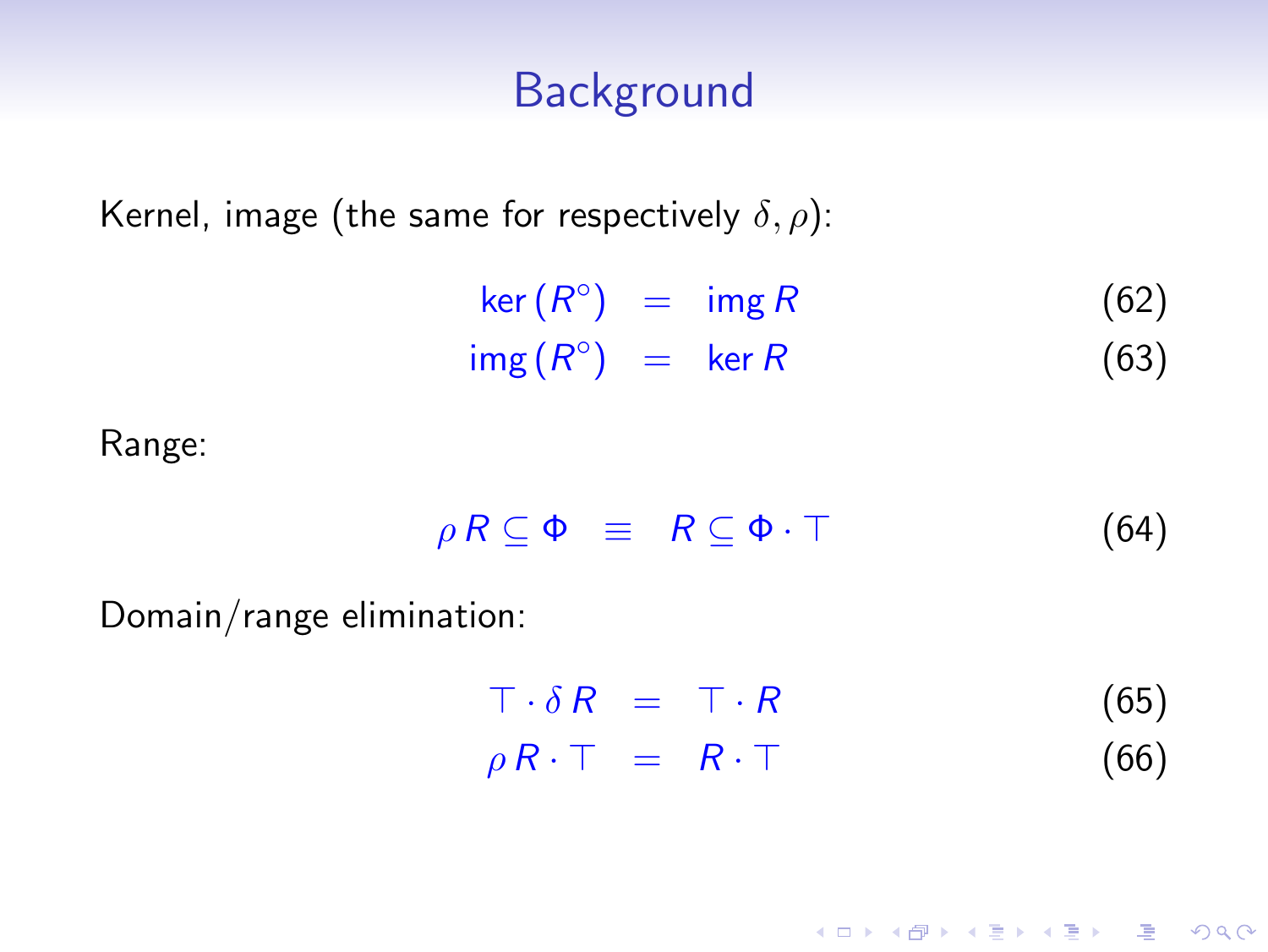Weakest (liberal) pre-condition is the upper adjoint of the following "al-djabr" rule [\[1\]](#page-48-2) which combines two already seen — range [\(64\)](#page-45-0) and left division [\(13\)](#page-6-2):

<span id="page-46-0"></span>
$$
\rho(R \cdot \Phi) \subseteq \Psi \equiv \Phi \subseteq R \setminus \Psi \tag{67}
$$

**ADD 4 REPAIR AND A COA** 

The pointwise version wlp  $R \psi$  of  $R \setminus \Psi$  is:

$$
\mathsf{wlp}\;R\;\psi\quad\triangleq\quad\langle\bigvee\;\phi\;::\;\langle\forall\;b,a\;:\;b\;R\;a\;:\;\phi\;a\Rightarrow\psi\;b\rangle\rangle
$$

In the slide which follows we show that, if equivalence [\(23\)](#page-13-1) holds then pre is the weakest precondition for  $inv$  to be maintained. The calculation proceeds by **indirect equality** [\(57\)](#page-44-4) over coreflexive  $\Phi$ :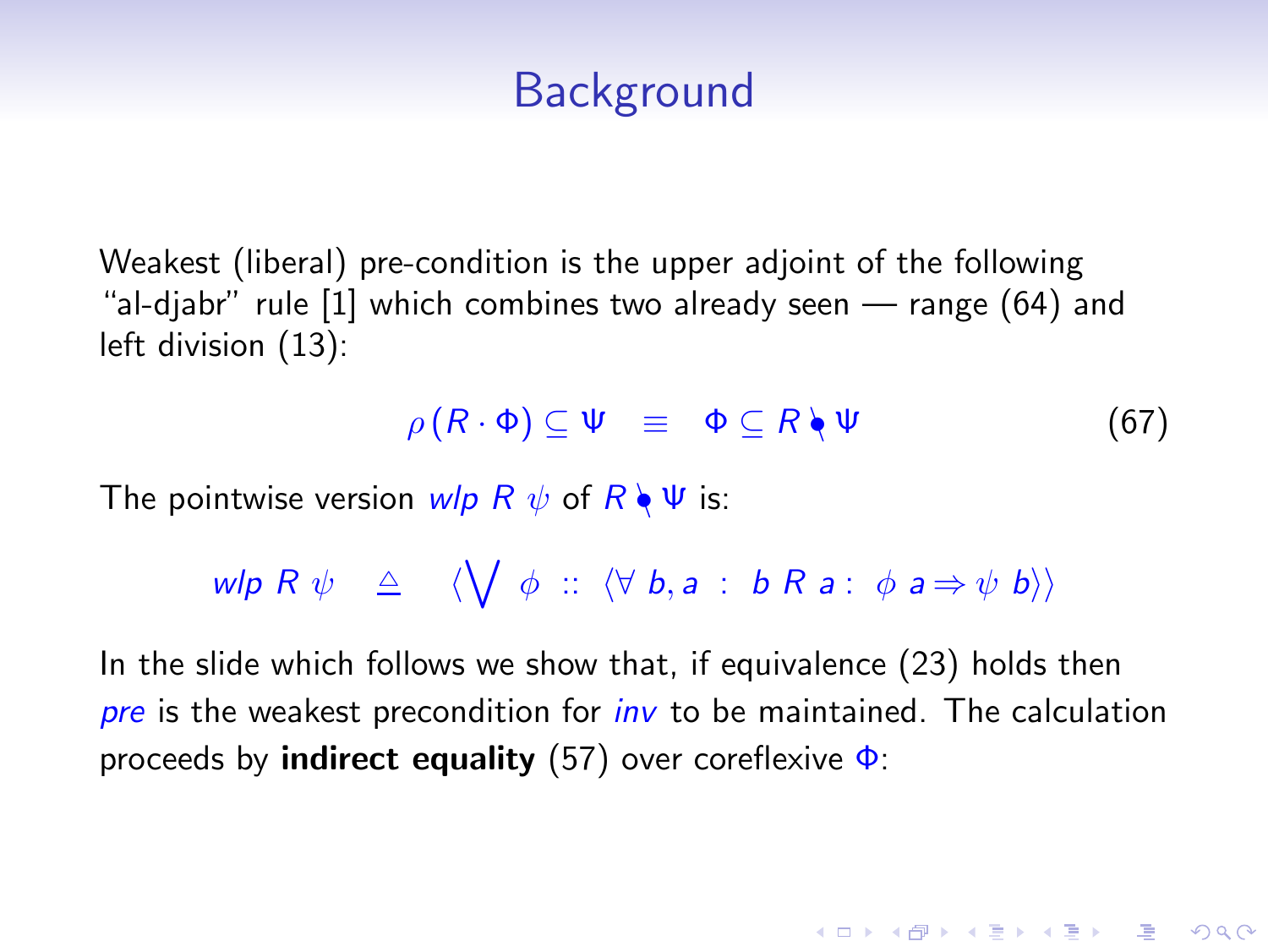### Weakest pre-conditions

$$
\Phi \subseteq \Phi_{pre} \cdot \Phi_{inv}
$$
\n
$$
\equiv \begin{cases}\n\text{ rep. equal by equals (24)} \\
\Phi \subseteq \top \cdot \Phi_{inv} \cdot f \\
\equiv \begin{cases}\n\text{``a-lajabr'' rule (59); converses }\n\end{cases} \\
f \cdot \Phi \subseteq \Phi_{inv} \cdot \top \\
\equiv \begin{cases}\n\text{range (64)} \\
\rho(f \cdot \Phi) \subseteq \Phi_{inv} \\
\text{weakest pre-condition (67)}\n\end{cases} \\
\Phi \subseteq f \setminus \Phi_{inv} \\
\therefore \begin{cases}\n\text{indirection (57)}\n\end{cases} \\
\Phi_{pre} \cdot \Phi_{inv} = f \setminus \Phi_{inv} \\
\equiv \text{var}(S) \cdot \Phi_{inv} \\
\equiv \text{var}(S) \cdot \Phi_{inv} \\
\equiv \text{var}(S) \cdot \Phi_{inv} \\
\equiv \text{var}(S) \cdot \Phi_{inv} \\
\equiv \text{var}(S) \cdot \Phi_{inv} \\
\equiv \text{var}(S) \cdot \Phi_{inv} \\
\equiv \text{var}(S) \cdot \Phi_{inv} \\
\equiv \text{var}(S) \cdot \Phi_{inv} \\
\equiv \text{var}(S) \cdot \Phi_{inv} \\
\equiv \text{var}(S) \cdot \Phi_{inv} \\
\equiv \text{var}(S) \cdot \Phi_{inv} \\
\equiv \text{var}(S) \cdot \Phi_{inv} \\
\equiv \text{var}(S) \cdot \Phi_{inv} \\
\equiv \text{var}(S) \cdot \Phi_{inv} \\
\equiv \text{var}(S) \cdot \Phi_{inv} \\
\equiv \text{var}(S) \cdot \Phi_{inv} \\
\equiv \text{var}(S) \cdot \Phi_{inv} \\
\equiv \text{var}(S) \cdot \Phi_{inv} \\
\equiv \text{var}(S) \cdot \Phi_{inv} \\
\equiv \text{var}(S) \cdot \Phi_{inv} \\
\equiv \text{var}(S) \cdot \Phi_{inv} \\
\equiv \text{var}(S) \cdot \Phi_{inv} \\
\equiv \text{var}(S) \cdot \Phi_{inv} \\
\equiv \text{var}(S) \cdot \Phi_{inv} \\
\equiv \text{var}(S) \cdot \Phi_{inv} \\
\equiv \text{var}(S) \cdot \Phi_{inv} \\
\equiv \text{var}(S) \cdot \Phi_{inv} \\
\equiv \text{var}(S) \cdot \Phi_{inv} \\
\equiv \text{var}(S) \cdot \Phi_{inv} \\
\equiv \text{var}(S) \cdot \Phi_{inv} \\
\equiv \text{var}(S) \cdot \Phi_{inv} \\
\equiv \text{var
$$